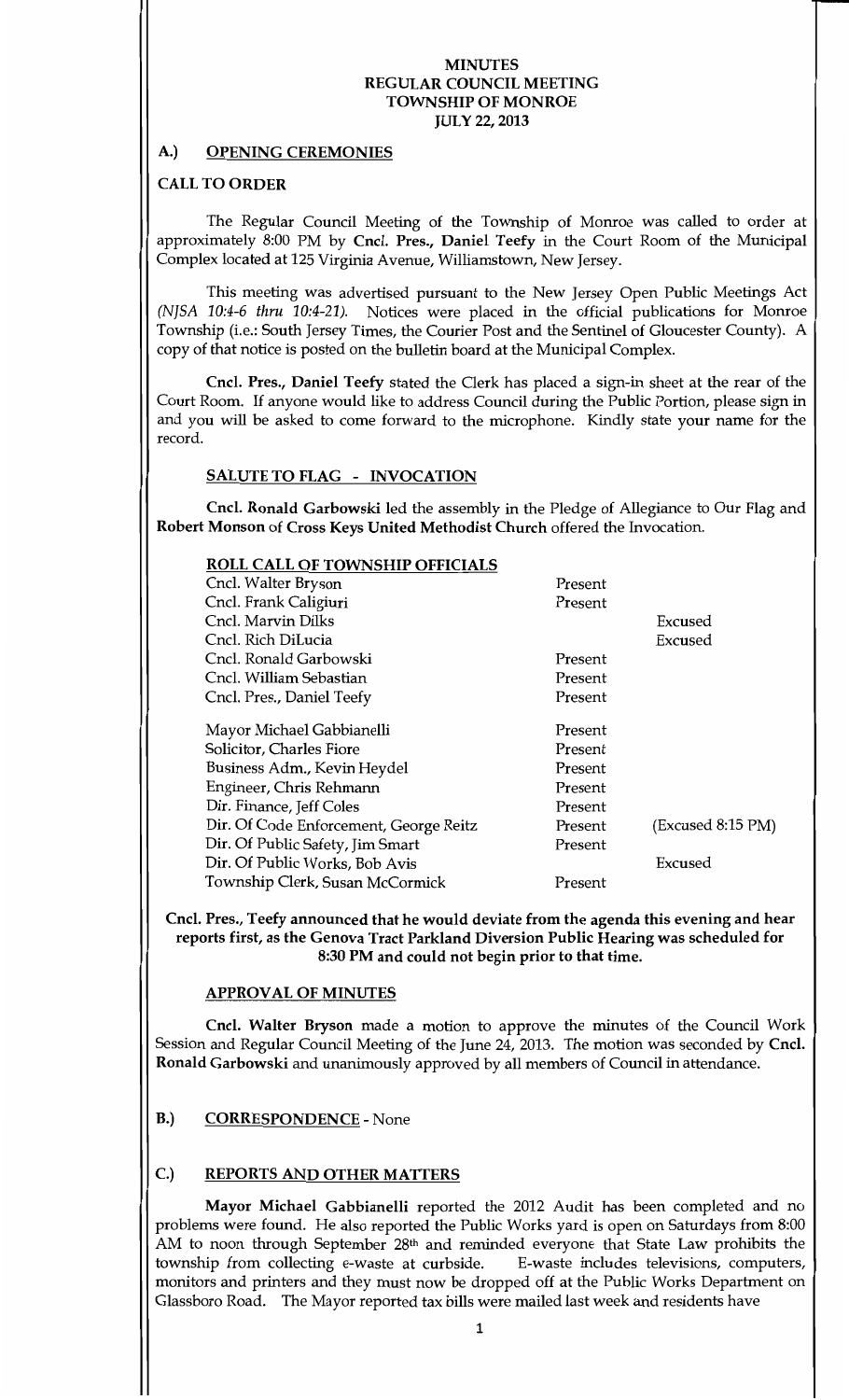## C.) REPORTS AND OTHER MATTERS (cont'd)

until August  $12<sup>th</sup>$  to pay their taxes. Some property tax increases directly resulted from the numerous tax appeals we had from <sup>2009</sup> to <sup>2012</sup> and also because people have been unable to pay their taxes due to the economy. We are taking steps to stabilize taxes and had a flat increase in spending but due to the economic circumstances and tax appeals property taxes increased. The Mayor recommended that next year everyone in the township submit a tax appeal because that will force the County to do something about out taxes. He explained how Momoe Township was the last township to agree to the County taking over our tax assessment office and how now we are sorry we did that because they are not giving us what they promised. He noted shared services work for small boroughs but not for larger municipalities. The County promised that one third of the township would be reassessed each year so we would basically stay in line with the economic up and down turns of property values. Last year they reassessed one section of town and this year they redid two sections because of how far off they were, but they didn't do a lot of the developments. We are not happy with this and asked for them to be done but they were not. Next year, we are hoping they will accomplish more but until that time, we are suffering. The township did not increase any spending yet some properties had a major tax increase, including his own rental properties and he can't increase those rents to pay the additional taxes because his tenants are seniors who cannot afford it The Mayor also reported the Senior Citizen Commission is holding a Blood Drive on August 19th at the Pfeiffer Center from 2:00 PM to 7:00 PM. People can make an appointment or just come in to donate as there is a blood shortage and donations are needed. For more information or to make an appointment contact Jeanette Remsen at 629-5491. He also reported tonight at 9:00 PM a local business, Nick Muth's Motorcycle Shop will be featured on the American Pickers television show on the History Channel.

Cncl. Frank Caligiuri expanded on the mayor's comments regarding property taxes by an overall view of how property taxes work. He explained approximately 50% of giving an overall view of how property taxes work. property taxes go to the school district, approximately 25% goes to the County and approximately 25% goes to the township and the way the dollars are divvied up, is by the total real estate value of the township. All real estate in the township has an assessed number that amounts to billions of dollars and the total budget of the County, the township and the school district is some small percentage of that. It is a ratio of the dollar value of your home versus the total budget of the municipalities. When there is an adjustment in someone's property value and the property value goes down their tax bill is then spread out among the dollar value of all the properties so everyone else's taxes go up. The obligation of performing assessments was previously done by the Momoe Township Tax Assessor but due to shared services Gloucester County now provides those services for us. To maintain our own Assessor's Office would have been costly, as that would have required the township to pay our own assessor in addition to paying our portion of the County's bill, which includes an assessor's office. So, it behooved us to enter into ashared services agreement and turn over the responsibility for assessing property taxes to Gloucester County and eliminate our own Assessor's Office. The County now handles the assessments for our township and they have some choices in establishing values for all the properties. They could conduct a full reassessment of properties and that would be when an inspector goes out to the property and comes up with a value that becomes the tax assessment. In the event 50% of property values are skewed, the County can implement something called a Compliance Plan, which is what they elected to do. They picked out some areas where the property values were indeed skewed and made a general re-assessment of those properties. Cncl. Caligiuri noted the minutes of the December 11, 2012 Work Session reflect some discussion that this Council had with the Gloucester County Tax Assessor's Office about conducting the Compliance Plan. At that time it was apparent that they planned to conduct other Compliance Plans to modify evaluations in the following year. Cncl. Caligiuri noted it is evident to him that more that 50% of the property values were skewed and they really should conduct a general assessment. He agreed with the Mayor noting if residents have the opportunity to appeal the value of their property it would behoove them to do so. Cncl. Caligiuri requested residents to give him a call or send him an email and he would be happy to get the forms for them and help them through the process. He also reported on December 12, 2012 he sent an email to Gerry White, Deputy Business Administrator for Gloucester County to inquire about a Gloucester County Communications tower that was to be located in Ward 4. He noted he never received an answer to that so he sent a follow-up by way of fax on January 28<sup>th</sup> and to date he has not received a response to that either.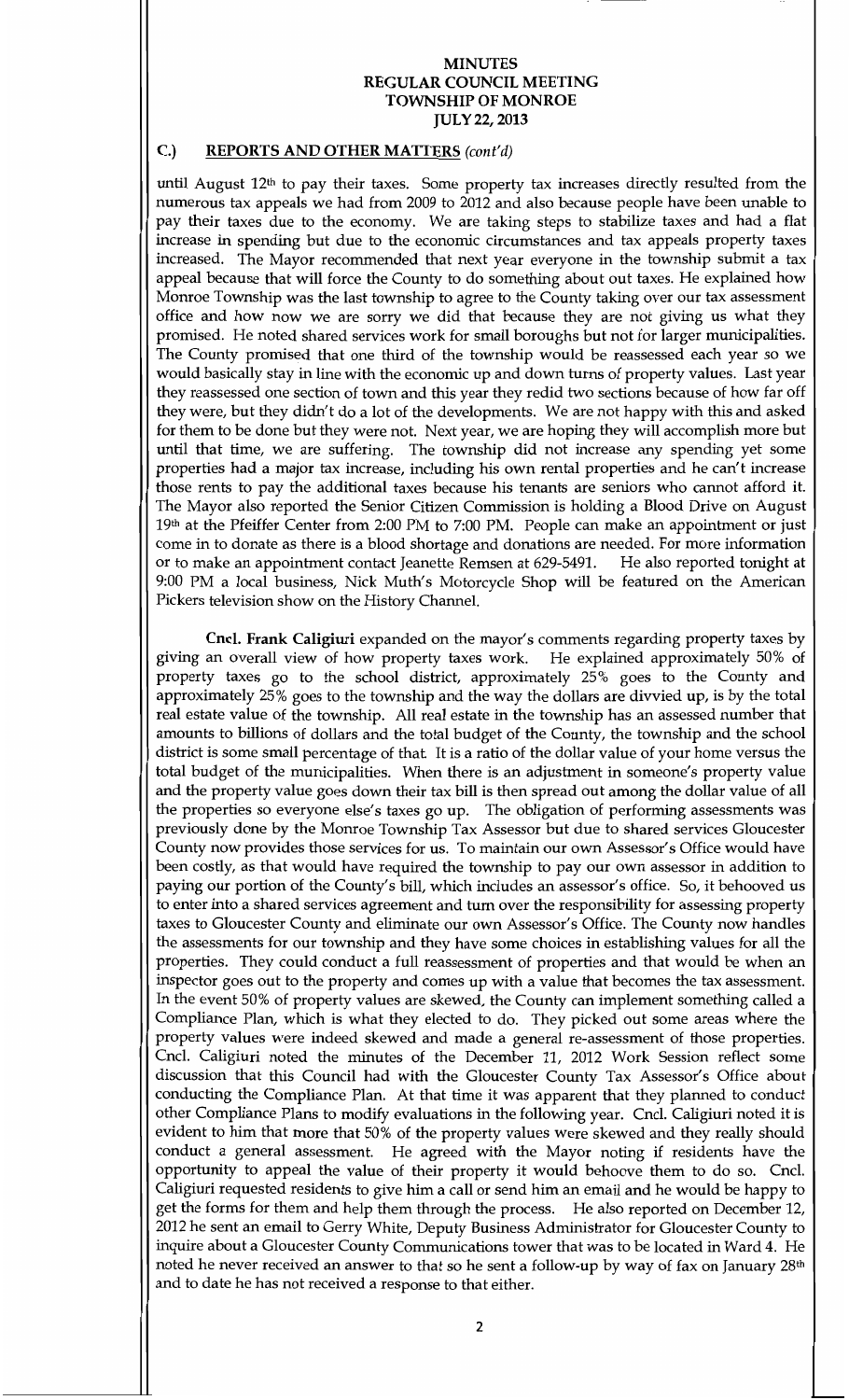# C.) REPORTS AND OTHER MATTERS (cont'd)

Cncl. Walter Bryson elaborated on the Mayor and Cncl. Caligiuri's comments about the Compliance Plan by explaining it is a three year plan with 40% of properties being addressed in the first year. Most of those were in major developments and will see a tax reduction. The other 60% may or may not see a tax increase but if they do, it will be significant. If they did not see a tax increase it was because they filed a tax appeal prior to the Compliance Plan going into effect. He explained when the Compliance Plan went into effect, the township's value went He explained when the Compliance Plan went into effect, the township's value went down \$130,000,000.00 and when that happens the tax rate goes up. Residents that did not file an appeal will definitely pay significantly more Some people gained from the Compliance Plan but the majority lost from it because their taxes went up. Next year, 40% of the houses not included this year will be assessed and then the last year the balance of 20% will be addressed. Cncl. Bryson urged residents to file a tax appeal by April 1, 2014 in order to keep their taxes in line with everyone else. The deadline is past for this year but people should go to the Gloucester County website to begin the process for next year. The cost is approximately \$35.00 to submit an appeal. Cncl. Bryson spoke of a news release regarding Governor Christie's Cncl. Bryson spoke of a news release regarding Governor Christie's administration seeking future New Jersey environmental leaders to be <sup>2014</sup> AmeriCorps Watershed Program ambassadors. The DEP began hosting this federal AmeriCorps Program in <sup>2000</sup> and is seeking college graduates for twenty potential watershed management areas across New Jersey. AmeriCorps is a national service initiative that began in 1993 and is also known as the domestic Peace Corps. The organization recently announced grants for programs nationwide and New Jersey's watershed ambassador program was a recipient of \$260,000.00 in federal funding for 2014. Applications for the program must be submitted by August 30th. Ambassadors will complete 1700 hours of service in a ten to eleven month period, receive a livein stipend of up to \$12,000.00, are eligible for health benefits and training throughout their term and once they complete the program, they will receive an education award of \$5,500.00. To qualify applicants must be US citizens, must have a Bachelor's Degree, a valid driver's license and reliable transportation to get to and from the field sites. This is a great program and opportunity for young people coming out of college to serve the county. Cncl. Bryson noted opportunity for young people coming out of college to serve the county. he would provide the additional information to anyone interested in the 2013/2014 program or they can also contact the Clerk's Office. Cncl. Bryson reported the Historical Society will finally begin work on the railroad station so anyone interested in volunteering their services should contact him to get things rolling.

Cncl. Ronald Garbowski reminded everyone to go on the Library website to see the various things going on for children throughout the summer. Cncl. Garbowski reported on Thursday, August 1<sup>st</sup> National Night Out will be held at the Pfeiffer Community Center from 6:00 PM to 9:00 PM. Everything is free and there will be entertainment, prizes, contests and food

Cncl. William Sebastian reported attending the EDC meeting where the major topic of discussion was that two of the Welcome to Monroe Township signs have been installed, one on Sicklerville Road and the other at the five points intersection in Cross Keys. Two additional signs are on order. He also reported attending the LEPC meeting where only five members were in attendance so the discussion was very brief

Cncl. Pres., Teefy reported over the last few years we have had a couple of Monroe Township Little League teams get to the State finals and fall short. Tonight the nine/ten year old baseball team is in Wayne, New Jersey playing their final game and if they win tonight, they are the State champs. The girl's senior softball team is playing Pitman tonight for the State championship and in the bottom of the  $6<sup>th</sup>$  inning Monroe is ahead 8 to 1 so the girls are very close to winning the State championship. Cncl. Teefy commended the Parks and Rec crew for the excellent job they did in improving the Church Street softball field by enlarging the infield and installing a new scoreboard. He reported in conjunction with Council, the Administration, Parks and Rec and Little League new lights were installed on the field and that allowed this tournament to take place. Cncl. Pres., Teefy noted last year he hosted two Chinese exchange students for thirteen days and had a fantastic time with them. Gina Cacace, the Technical Instruction Youth Services Librarian handled the program and did a great job working with us Last week his wife received a telephone call from Compass USA of Denver, Colorado who runs the national exchange student program asking if they would take one of the ten Chinese exchange students in the Philadelphia program, as they had to move them into the New Jersey<br>program. Mrs. Teefy said they would take two but in the end three students stayed for the Mrs. Teefy said they would take two but in the end three students stayed for the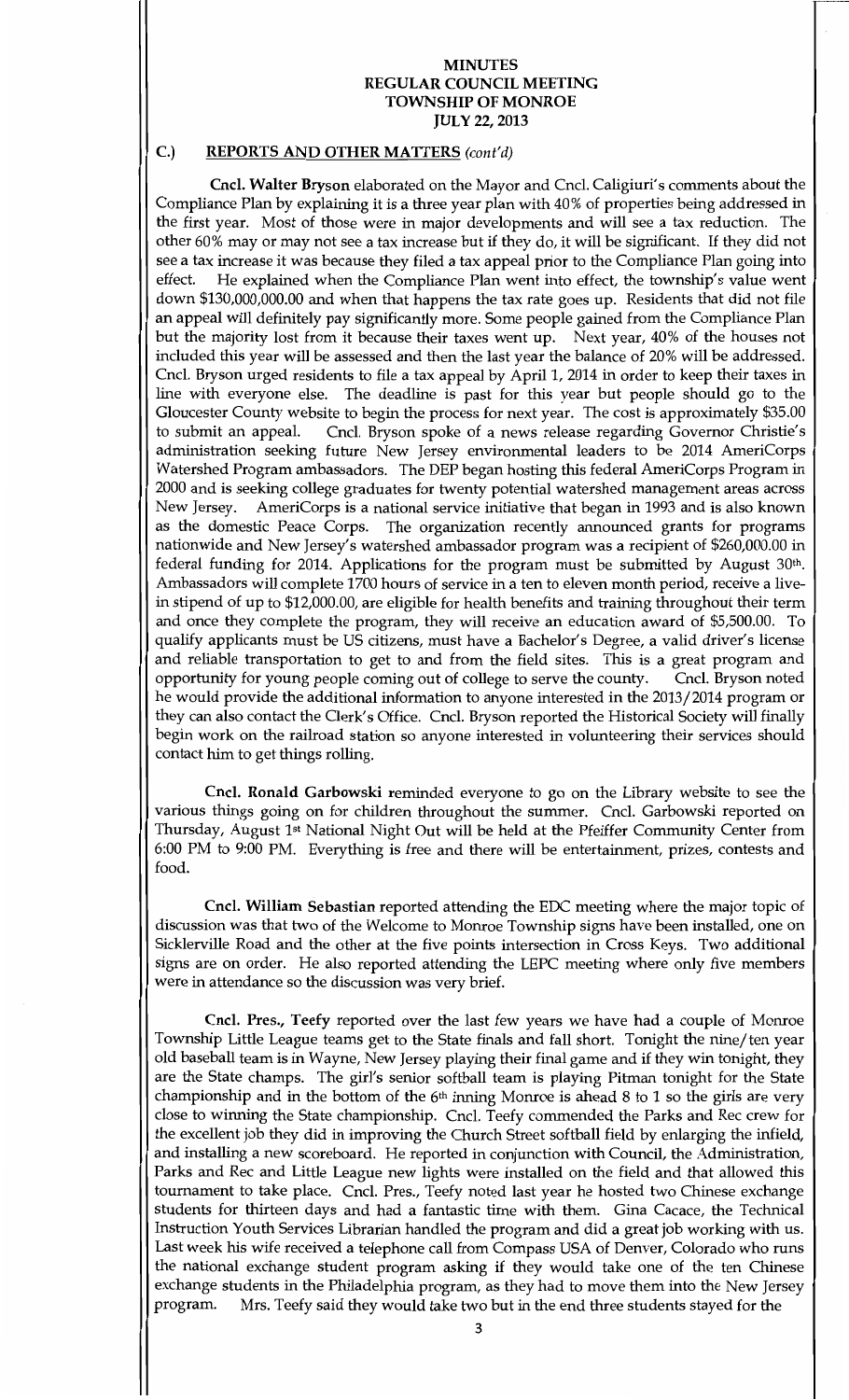### C.) REPORTS AND OTHER MATTERS (cont'd)

week. Cncl. Teefy noted the three kids were great and really enjoyed themselves here. He noted he took them through town and they enjoyed watching the sky divers and got a kick out of the Carino Park Building being the tallest building in townbecause their school is as big as that. They live in Nanjing, a city of seven million people that is very congested so they really enjoyed being in a town that is rural and open. Cncl. Teefy noted he is fortunate to have the room to host the kids and his son and daughter are great with them

#### PUBLIC HEARING PARKLAND DIVERSION HEARING - GENOVA TRACT Block 13001, Lot 16 8:30PM

Mayor Gabbianelli noted the Genova Property was purchased in <sup>2006</sup> with County and Township funds and at the time of purchase we were told we could build an indoor recreation facility for indoor soccer, wrestling, cheerleading and basketball. The property is right next to Owens Park and the High School so it is the perfect location. We are here today because we cannot build on the property because the County utilized Green Acres money to purchase it Engineer Chris Rehmann introduced Marianne Risley, ARH's environmentalist and permit specialist who performed the work to satisfy the State agencies. Mr. Rehmann noted this public hearing was being held in accordance with the provisions of Chapter <sup>36</sup> of the Green Acres Program under Subchapter 26 "Standards And Procedures For Commission Approval Of The Disposal Or Diversion Of Funded Or Unfunded Parkland". The State discourages towns selling ground that had been acquired through Green Acre funding, as their purpose is to provide for open space in the town and in order to do a diversion or sale they have a town go through about 50 - 60 pages of regulations to make that happen. NJAC 7:36-26 requires a public hearing for the township to get input from the public in regards to the project. An application has been submitted to Green Acres and a separate notice of this hearing has been provided distinct from the regular council meeting notice. Ads were placed in the newspaper 30 days prior to this hearing and a display ad was placed in the paper 15 days prior to this meeting. A sign has been erected on the site setting forth the public hearing that is required and an application for the diversion has been placed in the Clerk's Office and at the Monroe Township Library. Individual notices were sent out to the surrounding property owners of the site located on Clayton-Williamstown Road just south of the Williamstown Middle School. The New Jersey Pinelands Commission has been noticed. This is a 35 acre tract that was purchased by cooperative purchasing between the township and the county. The township accumulates recreation funding through the development process in town and that money was utilized to purchase this 35 acres located next to Owens Park that is currently built out with baseball and football fields, street hockey, tennis, volleyball and nature trails and that park is pretty well used. There is a connecting piece of Atlantic Electric right-of-way as well as part of the Genova tract that has pole lines down through the southern portion. The property as it is located has a small piece of wetlands and because it is in the Pinelands we are required to buffer that so that access to Clayton Road is limited to a specific section of the property. What we have shown is not a plan that will be developed. It has not been master planned, we have not held hearings with the Mayor, the Council, the Recreation Committee of Council as well as the Township Parks and Recreation Commission. What we are attempting to understand is what we have, as far as land that would be available for indoor and outdoor recreation. The township is looking to divert about five acres of ground from this 35 acre site. There is a question from Pineland's on our application since we have shown a storm water management basin (Mr. Rehmann pointed the location out on a map) but not on the five acres and we may have to provide storm water retention on the five acres or expand it to six acres with a basin. The township has no intension of selling this parcel, it will remain in the ownership of the township so what we were asking is if we could lease a piece of township property from our self to our self to be able tomake this happen. Sometimes regulations start to get in the way of themselves. Mayor Gabbianelli added there is a lot of BS with this. Mr. Rehmann went on to say there is an existing active recreation plan in the township of <sup>257</sup> acres with the addition of the Genova tract that is now <sup>292</sup> acres and we are proposing a diversion of five acres, which would reduce the overall property about 1.7%. The Mayor noted we keep using the word diversion because we can't build on that property (Genova) so we have to divert that property by technically subdividing that property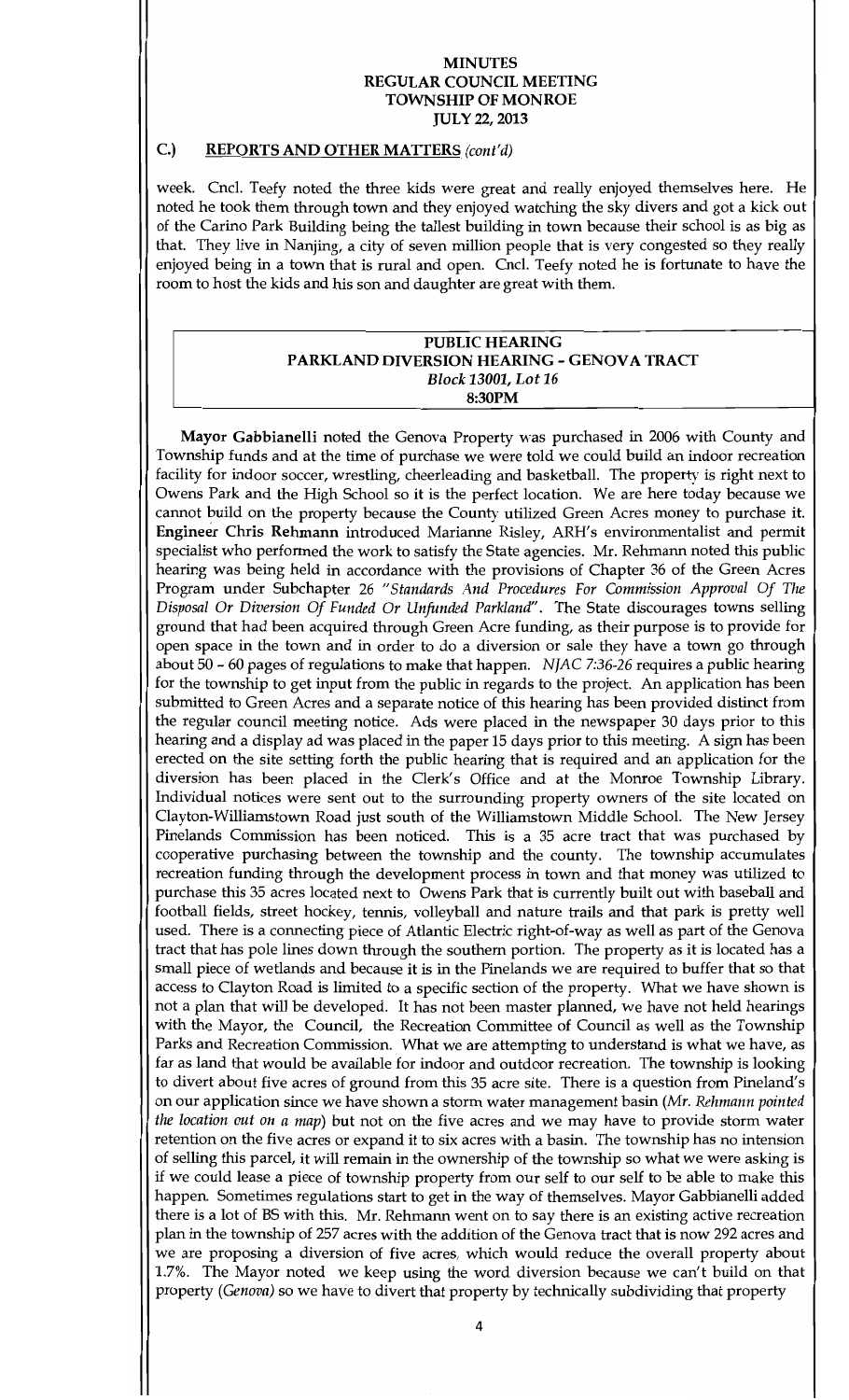### PUBLIC HEARING (cont'd)

off of that track because of Green Acres funding was used. We are going to substitute another tract of property that we have, three times as much. With the diversion we are not going to lose the property, we are going to build on the property. The Mayor noted he wants people to understand where he is coming from. Mr. Rehmann noted in his opinion there has been a major change in recreation within the last ten years. He spoke of representing twenty-two different municipal entities throughout New Jersey so we have a feel for a lot of issues that are brought to our attention. There are more participants playing single sports all year round. Traditional indoor sports such as wrestling and basketball need indoor facilities to play in season. Now, soccer, field hockey, tennis and other sports have moved indoors during the winter season. The purpose of the diversion is to provide those opportunities for the youth and adults of Monroe Township. We had the opportunity to drive people from Green Acres through the township and when you come in from Tuckahoe Road and go past Owens Park which is all Green Acres funding, you see the bike path that goes from the center of town all the way to Glassboro. Coming out through the middle/high school recreation complex down Clayton Road we have this piece of property (Genova Property) where you can see Owens Park and turning onto Corkery Lane is where the Mary Mazza Duffy Park is located. So there is a complex being built with these facilities. The Mayor added they are actually less than a mile apart plus we did acquire a lot of property with our open space money and built parks. Like Chris said the bike path, the bike path actually ends here (the mayor pointed to the area on the map) now. The bike path can cut through this tract we could cross over and actually may be able to bring it right to Duffy through the piece we own across the street. So there is a whole lot planned but this is just a pain in the a stumbling block that we are dealing with the State of New Jersey. Mr. Rehmann explained the purpose is to try to connect and link all the facilities especially when you have situations like my granddaughter and grandson playing sports in three different parts of the town and getting them all there in a half hour because they all go to different facilities. One of the advantages of this facility, this piece of property (Genova) is that it does interlink the existing facilities but it also can provide the center for maintenance for those facilities. We could also build restroom facilities that would serve indoor and outdoor, which would be better than having porta pots around the area and that could also enhance some of the tournaments that Mr. Teefy referred to. These can be upgraded to those tournament type fields as we go along because this will all be eligible for Green Acres funding. The township has a piece of property that is located on Blue Bell Road. Mayor Gabbianelli added Blue Bell and Malaga. Mr. Rehmann pointed out on the map the location of Black Horse Pike heading towards Philadelphia and heading towards Atlantic City, Clayton Road where the Genova tract is presently located and about 1.3 miles on the straight line is what is called the Petro Kiryk site or Block 9402 Lot 2. This is a piece of property that currently is a 38 acre parcel that is all wetlands and vacant except for some dilapidated buildings on site that were probably chicken coops or some farm buildings. Currently the township leases a portion of the property that is cleared for farming and we are looking at taking fifteen acres of that and dedicating it as <sup>a</sup> three to one replacement, swap for this five acres of the Genova tract. That may go up if we have to provide maybe another acre for storm water management on the Petro Kiryk site but as Isaid we have 38 acres. Mayor Gabbianelli noted when we got this property it was intended for open space, parks, walking paths, passive recreation is the right word to say so by dedicating fifteen acres of it we are taking that off the map and no one can build on it and that's fine because that was our intention anyway to use it for an open space and a park, light recreation. Then maybe we can build the facility we want on the Genova tract. He noted he was just trying to give everybody the whole square ball of wax, because that was the total intention when we bought that property to be perfectly honest with you was not to build on it and use it for recreation. The problem was we wanted to build the facility down there but if you talk to The problem was we wanted to build the facility down there but if you talk to everybody's mother and father, the parents of the kids when they drop them off, and it is the truth they don't want it there that's why we wound up with our sights on the Genova piece. We talked to the parents and they said look I don't want to run from a park in Cecil to pick up my daughter at the high school while my son is going to play ball someplace else so what we attempted to do by doing this whole process is to put everything in one great location. We are not talking anything between Duffy, the high school fields, Owens Park and right next to that is the Genova tract. It's our intention to take care of everybody to be honest with you, we are not trying to pull any wool and that's why this is a public hearing. We are not moving any property, we are not selling any property, we are not losing any property, all we are doing or trying to do, is try to build a dam building. And that is it; I am going to say no more. Mr. Rehmann noted nothing has specifically transpired, probably the Mayor and President of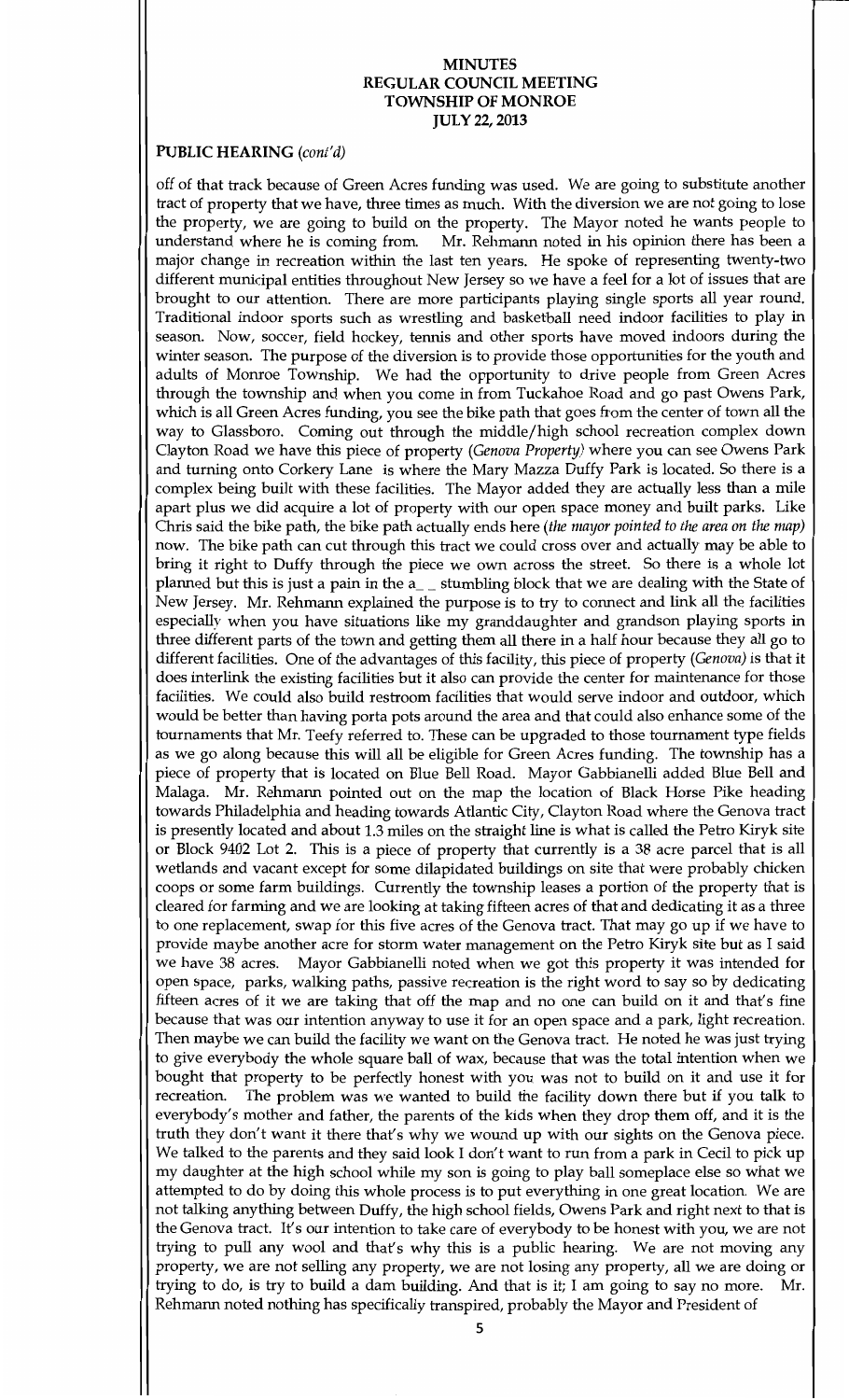### PUBLIC HEARING (cont'd)

Council would like to have a public forum to show how you would develop or make some recommendations and options on how to develop that site. There is something called a Recreation and Open Space Inventory, which is affectively known as the ROSI. Once you put a piece of property on that list you must go through this diversion process whether you bought the property through Green Acres funds or not. The town of Hammonton had an old gravel pit that was being used for outdoor recreation but not much of it was bought by Green Acres. We had New Jersey Manufacturers Insurance Company move in to townadjacent to the pit and they wanted to purchase it for some expansion uses but unfortunately they could not do it because it was on the ROSI and we could not get it off. So the problem is the commissioner has to approve this and it actually has to go through the assembly to finalize the process. Mr. Rehamnn noted do you have any questions and we will address Council first. Cncl. Pres., Teefy noted does anyone from Council have any questions for Mr. Rehmann. Cncl. Pres. Teefy commented that he felt we are moving in the right direction here. We have taken a number of years to get to where we are getting and the Pfeiffer Center has been a great community center in the 70's and 80's but we have now outgrown that and need a larger facility for other activities besides just doing sports activities but there is not enough room at the Pfeiffer to do other events so this will certainly will give us more room out there. We are not going to build tomorrow but down the road it is the plan and certainly the right direction to go. Mayor Gabbianelli noted are there any questions. Cncl. Bryson noted this is just an initial plan, but in your plan are you going to attach this part of land to Owens at all, where you can go through it to Owens. Mayor Gabbianelli explained it will go through, Walt, the roadways are okay; it is the building that we are not allowed to put up so that's why we're doing this. Mr. Rehmann explained an easement will need to be acquired from Atlantic<br>Electric, as they already have power lines that presently cross that same zone. Mayor Electric, as they already have power lines that presently cross that same zone. Gabbianelli added they actually allow us to use under there, we cleaned it up and use it as a practice area under that high tension lines. I don't believe there will be any problems. Mayor practice area under that high tension lines. I don't believe there will be any problems. Gabbianelli noted are there any questions from the public and Cncl. Pres., Teefy questioned if anyone from the public wished to come up to the microphone and discuss this. A woman in the audience stated she did not have any questions, well a couple of questions, but she did have some comments to make. The Mayor requested that she come up and state her name and The Mayor requested that she come up and state her name and address

Theresa Letman, Pinelands Preservation Alliance noted before she got into her comments she did want to ask a question. In the application you say that the building will be used not only for recreation or gymnastics but it is going to be a maintenance facility, what<br>portion of the 90,000 square feet is going to be used for maintenance. Mayor Gabbianelli portion of the 90,000 square feet is going to be used for maintenance. replied a little garage area. Mr. Rehmann explained what he is expecting is an office so the person responsible for the facility is close by on the weekends when activities are happening, so there is something on site. Ms. Letman noted so when you say maintenance facilities you don't mean facilities, you mean an individual, township employee. Mr. Rehmann noted an mean facilities, you mean an individual, township employee. individual and there may be a place for acouple of mowersbut he does not anticipate anything more than 1,000 - 2,000 square feet tops. Ms. Letman noted you say this plan is not in cement yet so what recreation facilities are you planning for the inside of the building. The Mayor noted basketball, wrestling, cheerleading or any winter indoor sports that we need a facility for and there will also be meeting rooms in the building. Mr. Rehmann noted one of the more popular events in Pemberton Township is a senior citizens prom, which is sponsored by high school seniors and this could be that type of facility as well. Ms. Letman noted she just wanted to make sure that when she submits her comments to Green Acres that she has the right facts The Pinelands Preservation Alliance will be submitting written comments by the end of the comment period on August 15<sup>th</sup>. We will be opposing the diversion of Block 13001 Lot 16 with the replacement of Block 9402 Lot 2. The reason we will be opposing it is because a diversion is met to give the public back their open space that they are losing and we don't see that happening with your application that has been submitted thus far. When you go to the Monroe Township Open Space Committee map for 2010, which I got a copy of from the Open Space Committee, it already lists this piece of farmland as preserved or set aside for open space. It is on your map, it is colored, it is telling the public through your plan that this is open space so if you are diverting our open space then we want open space in return. We want back the open space that we are losing, the public deserves it. So, we feel that Block 9402 Lot 2 is already preserved; it is listed on the open space map. Monroe Township has owned this farm for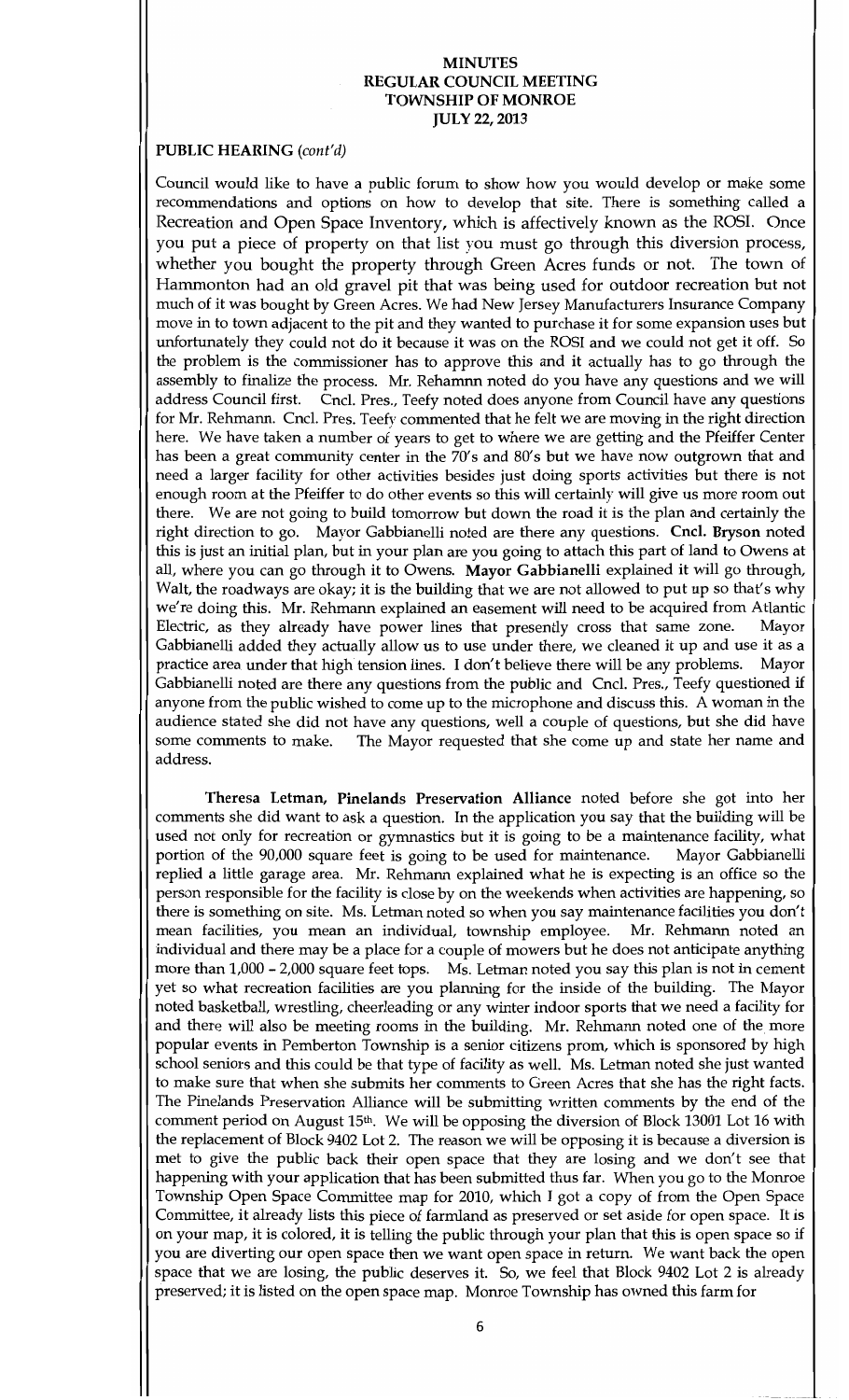## PUBLIC HEARING (cont'd)

twenty plus years and it continues to be located.... (at this time Mayor Gabbianelli interrupted and noted) I want to know what she is talking about. Ms. Letman replied 9402, lot 2. Mayor Gabbianelli questioned what is that. Mr. Rehmann advised the Petro Kiryk site. Ms. Letman went on to say the farmland that is in the Rural Development Ag zone, the farmland on Blue Bell Road. It is leased out for farms so you said to a farmer, I am assuming that it is farmland. The current zoning would only allow farming and it is in the center of this zone so it is not like you can zone this piece out of the Rural Development area, it is not on the edge so it is not in an area that it can be removed. The Monroe Township Open Space Report that was done by Timothy Kernan states in the needs analysis on Section <sup>10</sup> that current outdoor needs include additional football and soccer fields. If there was a need in Monroe Township in 2010 and currently for outdoor recreation land then none of the current lands should be diverted for an indoor gymnasium and a maintenance facility. Why would the township support additional losses to your current needs if your open space plan states that you already have a deficiency? If you purchase the Genova track land to provide for outdoor recreation, that is what it should be used for. The public expects it, they paid into the open space fund, whether it was municipal or county and they deserve to get that in return. On page eleven it says the remaining agricultural land in the township is at risk of becoming fragmented to development and it is detrimental to the preservation of farmland. Isn't the township supporting this detriment to the farmland if you allow the offset land, no longer to be used as farmland, you would be fragmenting the farm land. If you are saying now that it is not going to be used to farm if you are going to allow it to just go fallow and be open space for passive recreation, then it is fragmenting the farmland. What is the public getting in return for the diverted acres, shouldn't it be land that can be used for outdoor recreation; that's what they are losing. We should not be getting agriculture property where the pesticide Dieldrin was found no matter how low the concentrations if in the future you may want to use/get the lost recreation fields and then be talking about using this land for that. Would you be supportive of placing play fields or passive recreation open space adjacent on two sides by active farms. There will be times when the lands surrounded by the agriculture or lands within this cove of agriculture cannot be used by the public if the farms are using pesticide. You will have it surrounded on two sides. Now, I have made, rather than just say it, I made a map (Ms. Letman gave the map to the clerk for distribution to Council) so that you can understand better what I am saying. You can see that there are PDC restricted lands to the north and then adjacent and across the street are agriculture lands and then to the south are wildlife management areas. Even wildlife management areas are different from passive open space or even for recreation fields; they use guns. Lastly, our problem with the application is understanding how a portion of the site will be protected in the future. We have seen time and time again where the application goes in, Green Acres accepts it and then ten years later there is a question as to where the line is on that property and so we will not support aGreen Acres Diversion Application that does not give a whole lot and block set aside. A portion of a land cannot be protected and in the future there will be arguments over which portion we protected. We understand the diversion process and we understand that the public deserves to get back what they are losing and we don't see that with this application

Cncl. Pres., Teefy questioned if there were any comments back from Council.

Mayor Gabbianelli stated tell all the kids that play basketball why they can't play basketball

Cncl. Walter Bryson requested to make one comment. He noted he understands and sympathizes with Ms. Letman's concerns but if you look at our township, Monroe Township; are you a resident of Monroe Township. Ms. Letman replied no, I don't not need to be. Cncl. Bryson agreed and noted the reason he said that was not to pinpoint her as a resident or non resident coming in and telling us that we can't do this but because if she drove around this town she would understand that most of this town at this point in time is in the Pinelands and we are already a very rural town. What we are trying to do here is not take away open space, as Ms. Letman tried to propose or tell us and as you saw I spoke earlier about environmental issues so I am not an anti-environmentalist; I am one who supports programs that help and benefit the citizens of our town and that is a program that helps and benefits all the citizens in our town because we have an aging facility, which by the way if you went down our Main Street the aging facility that we were talking about, which is the Pfeiffer Center is indeed in the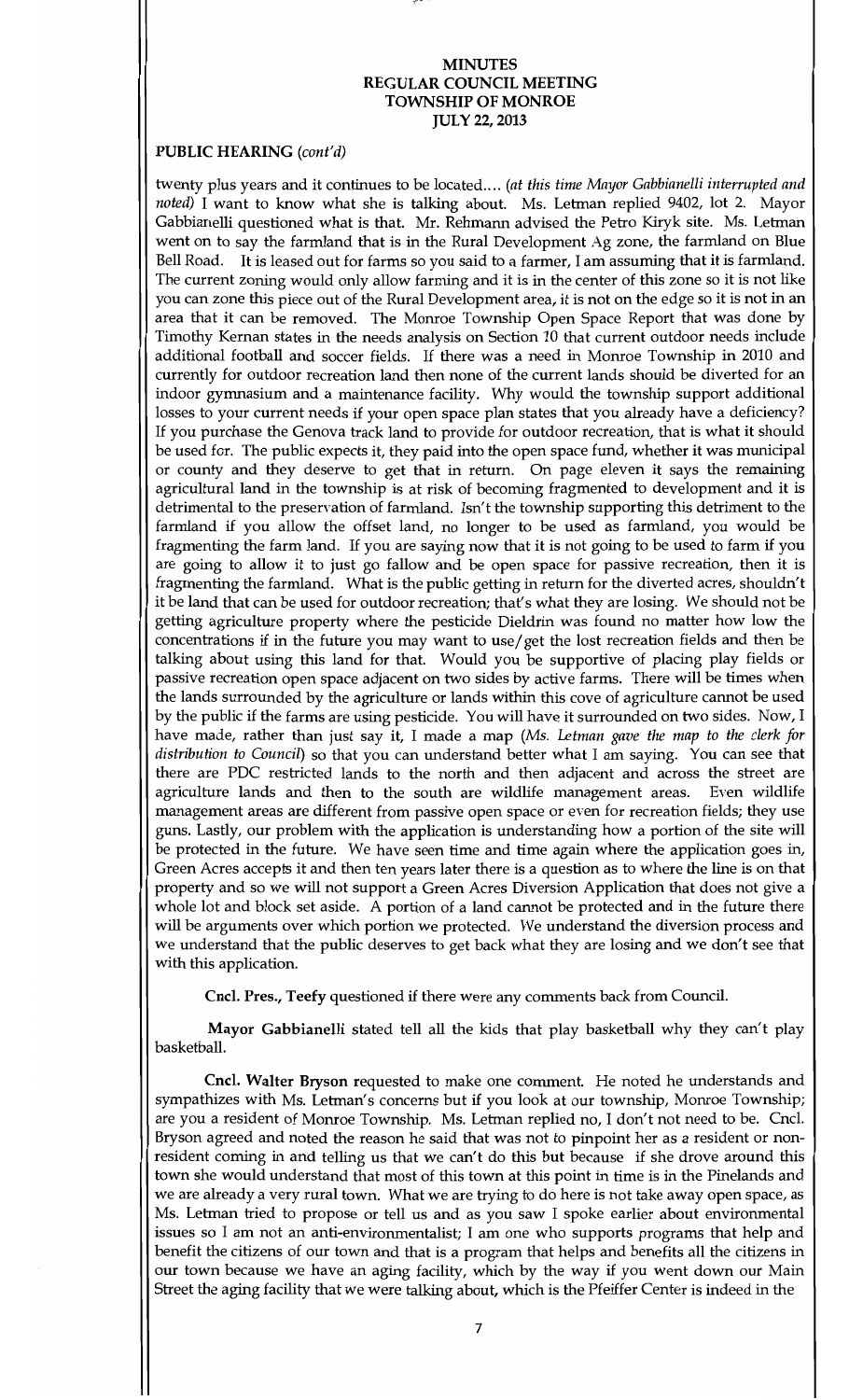### PUBLIC HEARING (cont'd)

Pinelands. This application makes our ability to build a better facility easier for us. Ms. Letman noted she has worked for the Pinelands Preservation Alliance for twenty three years and so I have seen the many, many, many applications that Monroe Township has put in through the Master Plan process to change land that are rural development to regional growth so Iunderstand that you want more development but you also have to plan ahead and the public deserves, the public and everyone is the public when you take open space dollars from Green Acre dollars you are taking my tax dollars as well as those from someone who lives in Monroe Township. So, the public is just asking for the land back. If you want to do this and go ahead with the application then you give us back what you are taking and this application does not do that. Cncl. Bryson noted we are doing that as a matter of fact and just .... Cncl. Pres. Teefy indicated you don't want to go back and forth. While Cncl. Pres., Teefy was talking Mayor Gabbianelli said there is no sense in arguing but his report was wrong, that is regional growth you could build homes on the Petro Kiryk site. We diverted that so she has been paying attention, she has been on the Pinelands for twenty years or whatever but she didn't pay attention, she has been on the Pinelands for twenty years or whatever but she didn't pay attention to that. That is Regional Growth. Cncl. Caligiuri clarified the mayor's comments by stating that is RGMR, Regional Growth Moderate Residential. Ms. Letman stated well again my purpose for coming tonight is to tell you face to face that we will be submitting written comments to Green Acres and the reason why and what we are looking for with the application process. If we are going to lose, we want back in return. Cncl. Pres., Teefy noted thank you. Mayor Gabbianelli stated you ought to check on the frogs down the road on the trees, I'll see you, good night.

Cncl. Pres., Teefy questioned whether anyone else would like to address Council.

Fred Schuster, approached Council and noted his wife's family has owned property on the corner of that map for three or four generations, the property is right across from Genova. When the new high school was built the retention pond was apparently built too small so they decided to put an overflow onto my property, which my tax dollars paid to dump more water onto my property. This is going to need a retention basin and my question is whether this is going to be dumping more water onto my property again because I already had to pay to install going to be dumping more water onto my property again because I already had to pay to install a second sump pump and had to put in a French drain just to keep the water away, because we live right behind the Pinelands. I am all for what Mike wants to do with this because I have two small children and this will be right across the street from my house so Iammore than happy to see this and would actually love to see a pool in it also. I have talked to Mike in the past about what they want to do with this property and my wife and I are 100% behind him. Living as close as we do it will increase traffic in my neighborhood but that's fine because it is recreational traffic. But, my question is, is the engineer on this one not going to shit the bed, pardon my French, and make the retention pond too small and then have to run it down the road like they did and the manholes are still a road hazard every time you hit them. Mayor Gabbianelli made a comment about knowing it was wetlands but his exact comment was indiscernible. Mr. Schuster started there is a creek and stream that goes through there on what I believe is State property and the township originally put a pipe across that to drain the water. When I originally asked and went and said why are you taping into this they said because we placed the pipe across that road we have the right to tap into it. I looked at them and said, so I ambasically paying to dump more water on my property because they are my taxes and he looked at me and said yes. I do not want to see that happen again so if the township is going to build a building like this then build a deep enough retention pond to cover it. That is my only concern. I am more than willing and understand moving the property and it looks like a good idea. Engineer, Chris Rehmann noted we are well aware of the issues, unfortunately on this side there is impervious coverage. What we will do if we get to the point where we are in the process of doing design is disburse the water throughout the site so that we can then capture it in a retention basin; not a detention basin. Mr. Schuster thanked Council for their time

Robert Moss, New Jersey Chapter of the Sierra Club, began by emphasizing the Sierra Club is not opposed to indoor recreation facilities but to reiterate what Theresa said this is a matter of both State law and State taxpayer dollars. The problem we have here and the problem as we go forward in New Jersey in building anything which is beneficial to the people is that we are very near build out. If you look around there is a lot of open space, most of it is already under protection, we are reaching the point where it is either protected or built on. This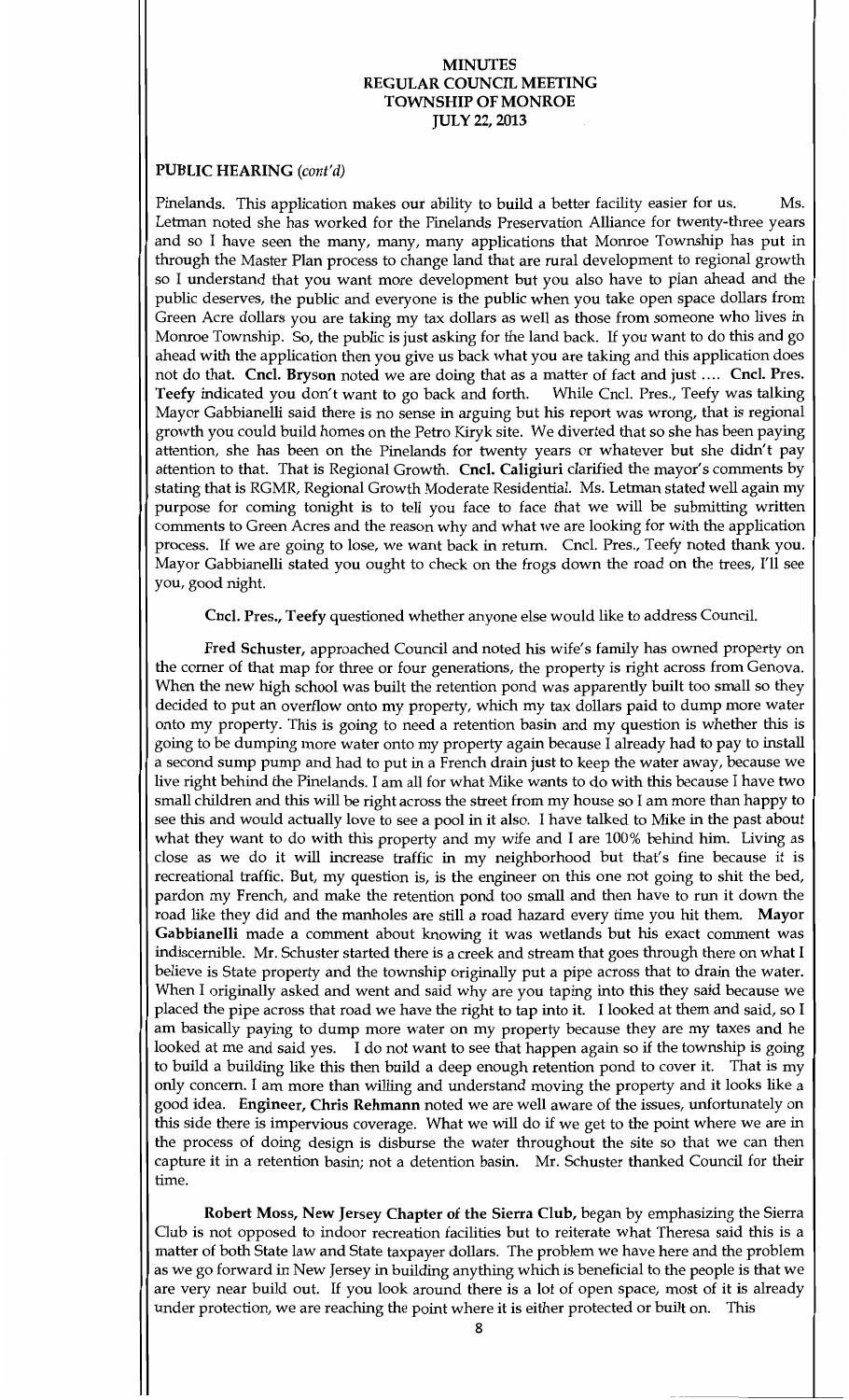### PUBLIC HEARING (cont'd)

presents a problem, however, if we fritter away the open space we will end up with a worse problem twenty or thirty years down the line there will be no open space and then you will be back where you were when you can't build without tearing something down. But, there's no parks, no farms and no outdoor fields and that's what the whole entire Green Acres Program was intended to forestall. It is based upon the Bond Acts going back to 1962, all of which specified there is not enough open space, we need more, the legislature finds and the voters ratified that open space benefits all the people of New Jersey. That is what is behind the Green Acres regulations they are not an attempt to just make people jump through useless hoops. The people have repeatedly voted for these bond acts and the money that is involved was ratified by the voters, we need to increase the amount of open space and that is by both conservation and public outdoor recreation. Overall the regulations are good, they're, we have found some fault with the details, but the concept is, you need the space, it's the best place for an indoor facility then you got to give replacement land, such that the total amount of land that we preserved so far stays at least the same. The regulations actually try to get some more land, which is fine with me, the problem is, if I understand the mayor correctly, and now he is not here to defend himself, but he said the intention of this replacement land was always passive recreation. That being the case and I am not an attorney and cannot give legal advice, but I do kibitz, that being the case, that replacement parcel is already supposed to be on the recreation/open space inventory and it is not eligible to be used as replacement land. Because replacement land, you all know, and I quote an opponent of this idea from someone in Hunterdon County who said don't take Green Acres money because it freezes your open space, well that is true. He was opposed but he said the truth. You take Green Acres money you freeze your current local and county owned open space and once you do that if you want to divert any of it you have to get new open space; not something on the ROSI or is supposed to be on the ROSI. Just because it is not on the ROSI, well I think everyone knows and the State admits, the DEP and the Green Acres admits, that they do not audit all these ROSI's that come in every time a community, county or municipality gets money; they don't have the staff for that. But, the fact that something is left off the ROSI doesn't change the law if the intent was to use it for public outdoor recreation and it was before the Green Acres funds came in that land is supposed to be on the ROSI. Now, it is possible it was bought before the last Green Acres, no I'm sorry, we looked up the deed and it was purchased a long time ago. Solicitor Fiore indicated that was a foreclosure. Mr. Moss noted the mayor did not specify when the original intention but if I take him at his word, it was when it was obtained by foreclosure. So that is what is behind these hoops, that he had other words for them and I think that is all I need to say. Now, the Sierra Club is going to strongly urge DEP to have you start the application again; not because it is a bad project but because the replacement land is not eligible. Thank you.

Engineer, Chris Rehmann noted in regards to the intension for the use of Lot 2, the mayor in this form of government does not have a vote upon this. Council sets the ROSI. They did not put Lot 2 on the ROSI, it was never the intension to formerly adopt it as open space so there was always the possibility that lot could have been sold for additional housing units out in that area. So, I would respectfully disagree with your (Mr. Moss) thinking but somebody higher than you and I will make that final decision. I would also like to say .... Mr. Moss noted am I correct to understand that he was not entirely correct, that was his (the mayor) personal opinion. Mr. Rehmann replied yes. Mr. Moss noted okay but looking at the project that was the first flag, why is this thing being held if not for public outdoor recreation. Mr. Rehmann noted we could not get a decision made or get a consensus on how that would be dealt with Mr. Moss stated so it has been actively under consideration, actively debated the use of this property. Mr. Rehmann replied, no, no. There have been questions as to its environmental integrity, there is already some indication of Dieldrin on the site, which I had never heard of before, you know accusations can come this way as well as that way. One of the things as an engineer and planner licensed in the State of New Jersey, I would just like you to understand that in 1990 there were  $26,000$  people here in the township,  $28,000$  in  $2000$  and  $36,000$  in  $2010$ . Those homes because this was set as a regional growth zone protected the preservation lands by allowing that growth to occur here (Mr. Rehmann pointed to the map). Now, what you are saying to me is those people that are here today, those people who have children, those adults who want to play softball cannot do that in an indoor recreation facility, play basketball, do all that because you want to preserve lands that have been taken over by a large portion of the growth that has occurred in the last 20 years in this township. I disagree with your ( $Mr.$  Moss's) premise that we are losing open space. I disagree with that and you have a perfect right to make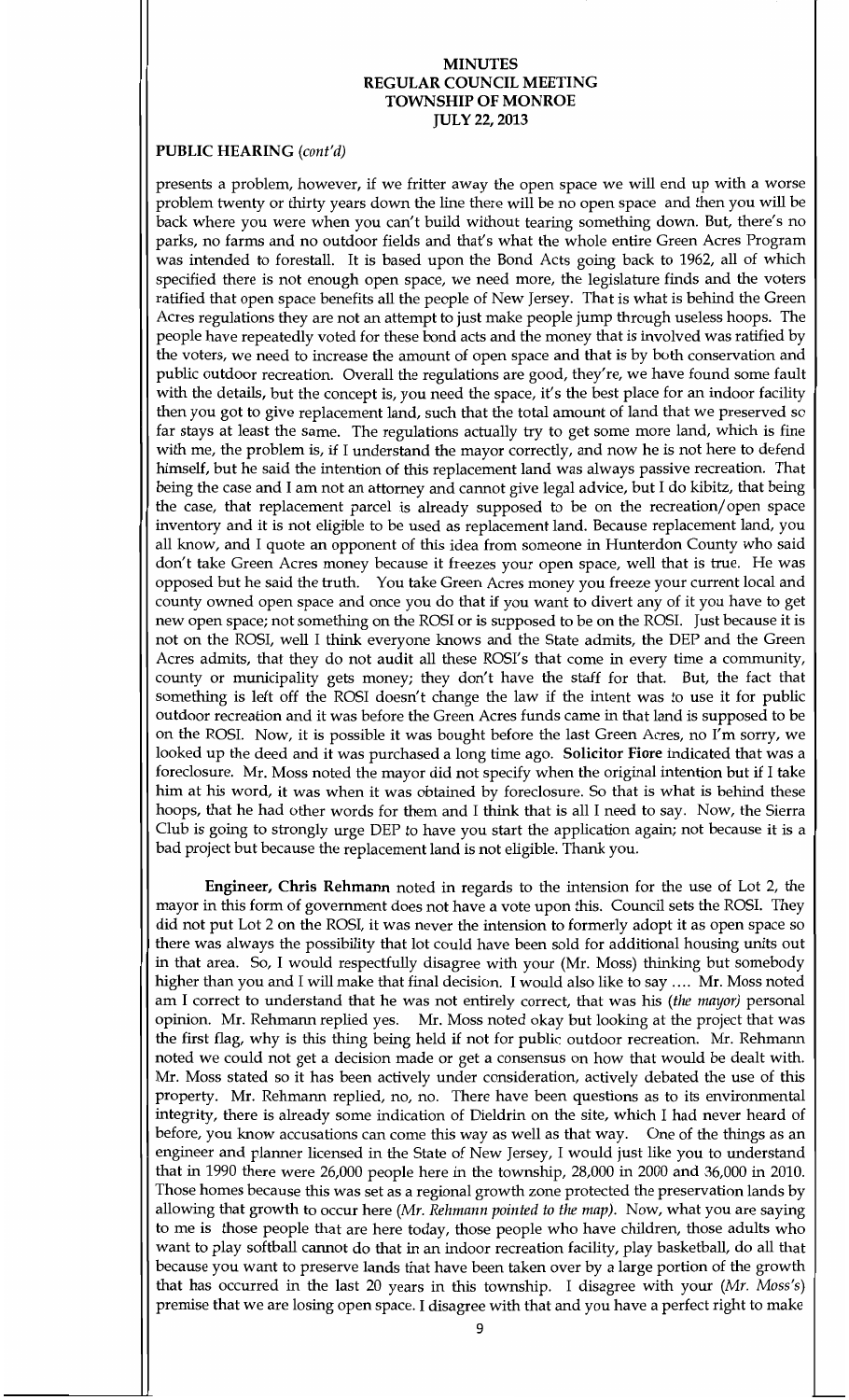## PUBLIC HEARING (cont'd)

a comment, this is a public hearing, there will be a transcript of this program and your comments will be included. Mr. Moss noted you mean in this case using that particular Mr. Moss noted you mean in this case using that particular replacement land does not constitute a loss of open space. We will look into that as much as we can. Mr. Rehmann noted you can look all through the acres to make sure all that 38 acres is put on the ROSI and we diverted <sup>5</sup> or <sup>6</sup> acres depending on whether these properties are on the storm water management situates would that change your view. Mr. Moss replied it's not the amount; it's that the appearance is that it's being used for agriculture and there's no, um ... this is the problem. If a municipality is holding land it should be for a purpose. It should be for a specific purpose and you're right to the extent that this is certainly not been settled in court; but normally, you got a master plan we need a school here, we need business here and so on, and if a municipality is holding land just indefinitely, this has been for 20 years or something, right, and it is being used for agriculture it gains the appearance and it is across the street from preserved farm land, according to the sign I saw this afternoon, it appears that it is being held for preservation purposes in this case; farmland would be preservation. And I admit this has not been settled in court but the New Jersey chapter is very interested in this question. Mr. Rehmann questioned would you have any comment about does it change your view at all or is your premise solely that this is already open space. Mr. Moss noted that is our concern. Mr. Rehmann noted because the young lady who spoke before talked about her concern about breaking up pieces and then not being able to control. Mr. Moss responded yes, that was in reference to the Master Plan or one of, a non Green Acres thing, which we don't have any disagreement with the Pinelands Preservation Alliance on this issue. Mr. Rehmann replied no, I disagreement with the 1 metanus I reservation Amarice on this issue. Mr. Remitatif replied not t<br>wasn't suggesting you do. Mr. Moss noted my specialty is Green Acres, I really don't know and haven't had a chance to read the township's Master Plan or any of these open space plans, I haven't had the opportunity to do that and I know almost nothing about the Pineland restrictions, that's why I got to stick to Green Acres, that's the only thing I know about.

Cncl. William Sebastian pointed out that with Mr. Moss not being local the municipality and the county also spent money and bought a large parcel of land across the street and made it Farmland Preservation. It is about 20 acres directly across the street. We are trying to have open space, we are trying to regulate what we have for farming in the area and stuff but we have to balance the two needs. We have to balance the needs of the open space and the needs of our recreation. It's strange that the township has to buy a piece of property and make it open space and everyone is saying if you use my money it must be open space but there is no restriction on a farmer as to whether he sells his property to a developer. So, the point I am trying to make is we are proactive not reactive we are proactive in the support of open space and regulating the farmland preservation, both us and the County. Mr. Moss replied yes, I have heard the argument before in other places. At a point when you get Green Acres funds<br>you have to freeze your current open space there. Now, whether this replacement land that you have to freeze your current open space there. we now have a debate on that, but let's say that was not a debate. You get Green Acres funds here you got to freeze your open space here. It's got really nothing to do with how well the community is doing and a lot of communities do very well, but, it gets frozen and you can't go backwards, okay, that's why replacement land is needed. Mr. Moss noted there was another point but I'm sorry I have forgotten the other point. Cncl. Sebastian noted he thought the point was that we have replacement land three times the size of the five acres. Mr. Moss replied that is debatable due to the fact that it is on the ROSI. Cncl. Sebastian noted let's find out if it's a fact before we debate it any further. Mr. Moss replied yes, we will do that. The farmland if it is under Farmland Preservation they cannot sell to developers, if it's not, it's got nothing to do with it because it is strictly private land. Cncl. Sebastian noted he was referring to the swap to the Petro Kiryk land, we are taking five acres of Genova and restricting approximately fifteen<br>acres at the other site (Kiryk property) that was never listed as open space preservation. Mr. acres at the other site (Kiryk property) that was never listed as open space preservation. Moss noted yes but you said farms can sell to developers and that's if they are not any encumbrances, yes they can and that has nothing to do with this. Cncl. Sebastian replied, no it doesn't but the point I am trying to make is you are trying to preserve farmland but the farmers are not preserving their own farmland, that's my point. A number of years ago they tried to put a major highway in from the Commodore Barry Bridge right through to the Atlantic City Expressway. The reason it was shot down is because all the farmers between here and there said that they do not want to give up their farms. Okay, they were the old farmers, as soon as the old farmers died and their sons got it, what did they do, they sold it to all the developers from here to the Commodore Barry Bridge. So, whose responsibility is it to save farmland. Is it .... Mr. Moss responded if the farmland is already being preserved that is under State law and it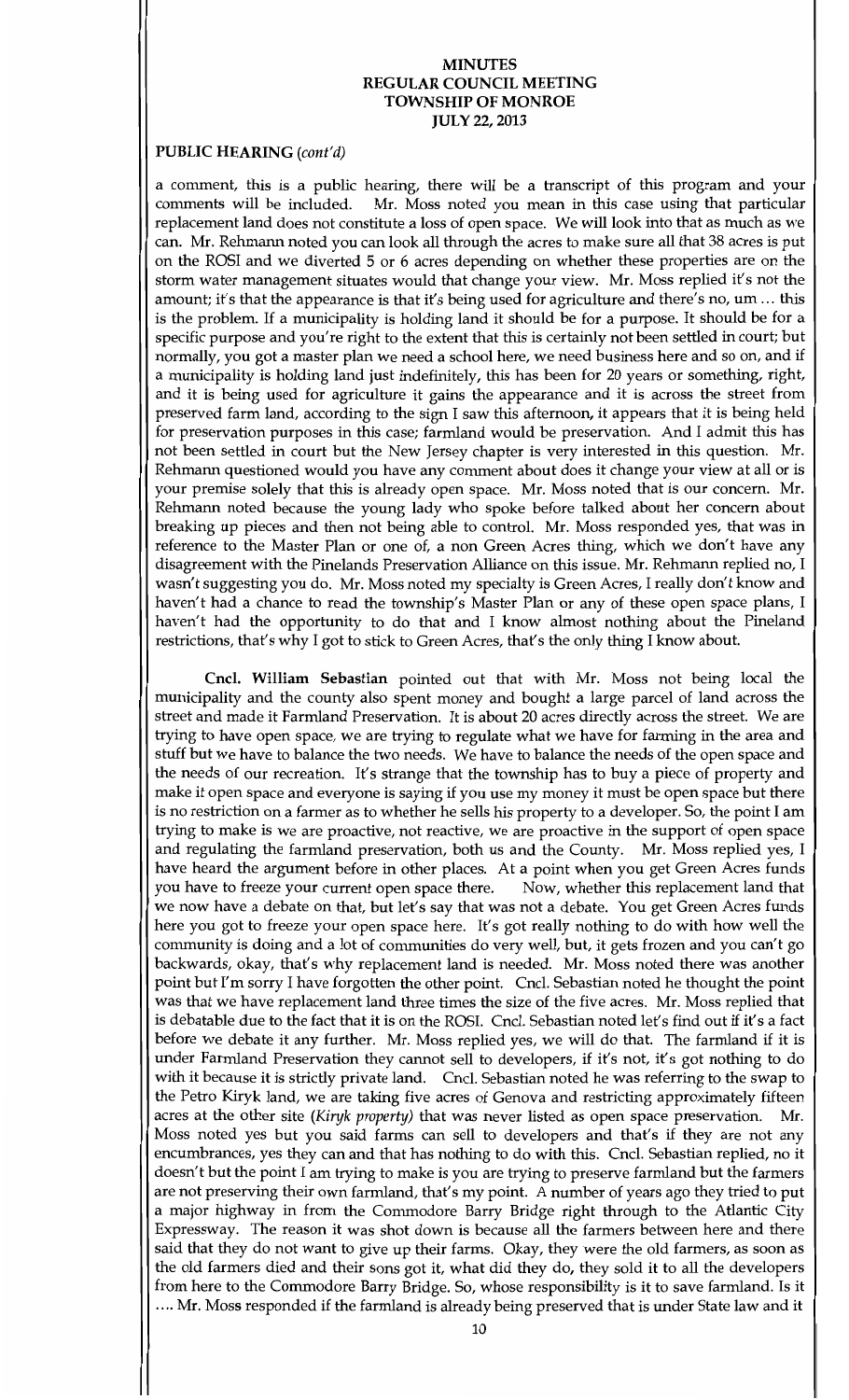#### PUBLIC HEARING (cont'd)

needs to be continued, it has nothing to do with private farmer's sons changing their minds about.... (non-discernible)

Cncl. Frank Caligiuri noted through the Chair to our engineer, standby if you would. Chris, Petro Kiryk was acquired as a result of foreclosure, is that correct. Mr. Rehmann replied that is correct. Cncl. Caligiuri noted hypothetically, at least, not that it is a desirable location, but hypothetically, we could legally construct 90,000 square feet indoor recreation at Petro Kiryk, is that correct? Mr. Rehmann replied, yes. Cncl. Caligiuri noted what he is suggesting is the more appropriate location for the 90,000 square feet is located adjacent to other recreation to centralize the recreation. Whether the 90,000 square foot indoor recreation facility is built on this piece of open space or that piece of open space you couldn t possibility oppose locating the indoor recreation at the Petro Kiryk site because legally it wasn't acquired with Green Acres money. So, I understand the premise of your objection, clearly I do, and indeed it was acquired with Green Acres funding and there are restrictions when you acquire property with Green Acres funding. But, hypothetically you can legally build the structure in the Petro Kiryk property and the footprint of 90,000 square feet is exactly the same it is just a really inconvenient place to locate because it is decentralized, that's all that I see it as. Mr. Moss inconvenient place to locate because it is decentralized, that's all that I see it as. noted the legal restrictions are not what the money was used for, it's the intent of the township and that's what the dispute is here on the replacement property, what was the intent of the

township. If the intent was passive recreation, it doesn't matter if there was any Green Acres money involved, it should have been on the ROSI as soon as some Green Acres money for some other purposes were given. So we still got to .... Cncl. Caligiuri noted I am not going to debate the issue, but if you ( $Mr.$  Moss) were running a town and wanted to provide indoor recreation for your residents and there was one very convenient location that was consistent with other recreation already in town and there was another location that you could legally put this facility on that is inconsistent; I mean if you are running the town how do you react to that. Mr. Moss of that is inconsistent, I heart if you are funtiling the town how do you react to that. This moss<br>replied maybe I didn't say it well, if you want to ask me later, as I think we are taking up to rephed maybe I didn't say it wen, if you want to ask me later, as I dilik we are taking up to much time here, I explained it twice so if you want to ask me later I'll try again but I think we are taking up a lot of time here. Cncl. Pres., Teefy requested Mr. Moss to go ahead. Mr. Moss noted whether it can be legally done on the replacement land depends on the intent of the township when that land was acquired and only on that. Solicitor Fiore inquired whether Mr. Moss was talking about the 1991 acquisition, the foreclosure because clearly the intent back in 1994/1995, when I sat on council before I became solicitor, it was acquired by way of an In-Rem Foreclosure. They didn't pay their real estate taxes, the township took it over and I think it may have been on the township land sale a couple of times after that so, theoretically, if the township decided they wanted to generate dollars it could be sold, it is not on any open space registry. There was discussion over the years you're suggesting that legally it automatically becomes open space because there was a discussion regarding the fact that the township wanted/desired it to be part of the open space. Mr. Moss noted it appears that the Open Space Committee has listed it as farmland. Mr. Fiore replied, okay, but the intention all along over the past twenty years, according to my recollection, is that obviously the township wanted to develop it at some level. I don't want to bind council by those words because of the fact that it is decentralized, which was one of the issues we talked about. And Frank brings up a very, very good point, if you use the footprint you could put that 90,000 square foot property there. And I know, sir, with all due respect, I am trying to explain it, you are trying to take one position and I am trying to explain what I believe is the correct legal position. We obtained it through a foreclosure, not through Green Acres, so the record is clear. Mr. Moss stated and that's the question. Mr. Fiore replied that's the question, no, it's a fact. If you do a title search it was obtained through an In-Rem Foreclosure, it was not obtained through Green Acres, was not obtained through a County program, clearly through an In-Rem Foreclosure. And, again, you are frowning at my comments, sir and I am trying to explain. Mr. Moss stated it is not how it was obtained it is the intent of the Council. Mr. Fiore noted the intent of a foreclosure is that if you don't pay your taxes then I'm going to obtain your property. Mr. Rehmann questioned if there was any resolution or any official council action that has dedicated Lot 2 for open space purposes Solicitor Fiore replied no, other than what the young lady mentioned about it was part of the Open Space Master Plan through I guess the committee, the advisory board that is the only knowledge... Mr. Rehmann replied that is not in the paperwork. Mr. Fiore noted I am not aware of that; I will have to research that and get back to you on that issue.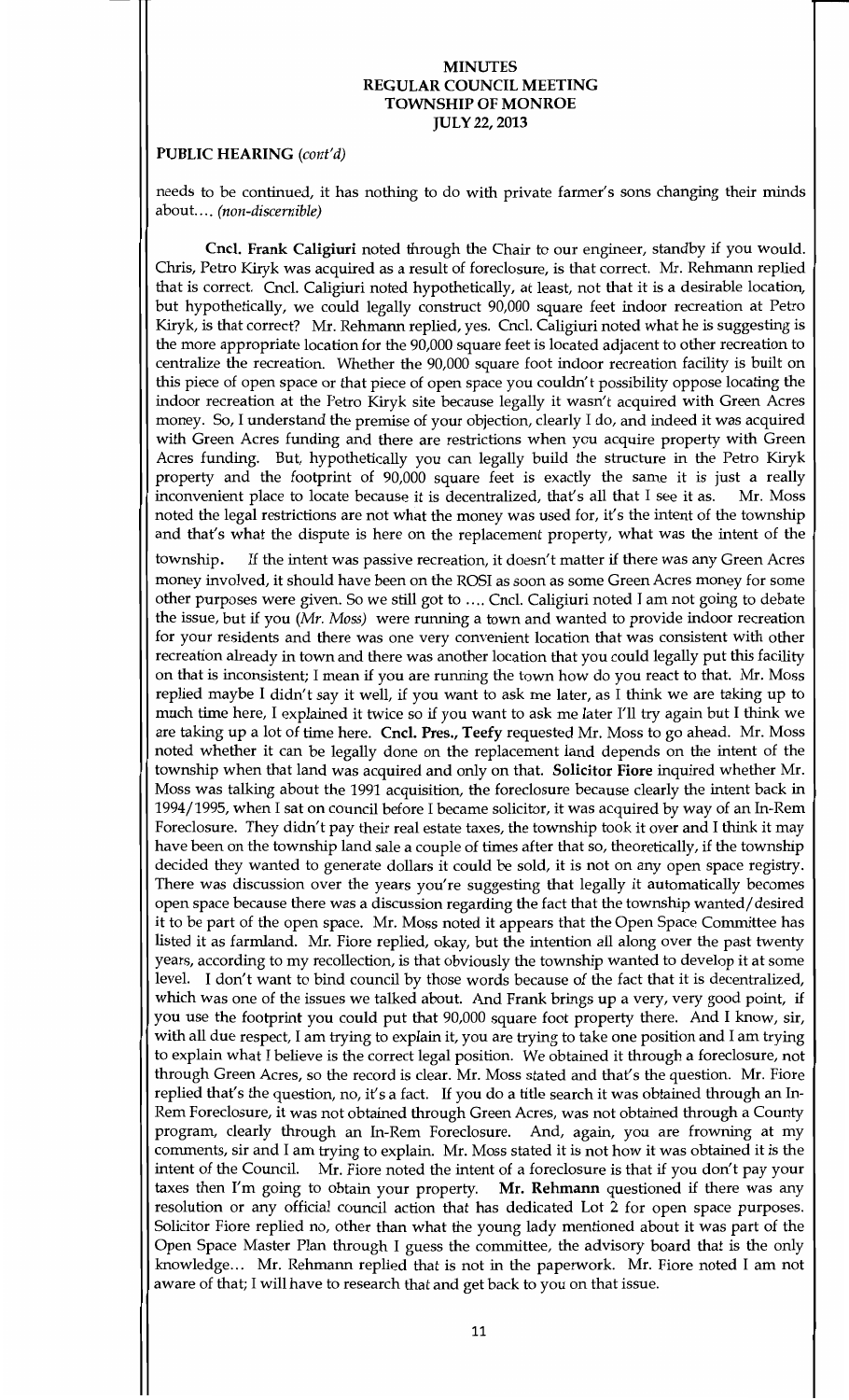## PUBLIC HEARING (cont'd)

Cncl. Pres., Daniel Teefy explained for one thing the Advisory Board doesn't have the authority to designate that as open space. We can have intent but one thing Council runs into is that we have a feeling that things should go this way but we all get elected out and we didn't lock down that piece of property. A new mayor/new council comes in and says we're selling that property and their intent was to sell the property. Our intent might have been different but they're going to go sell it, so now you're losing 90 acres and that doesn't work too well, does it. drey re going to go sen it, so now you re iosing 50 acres and that doesn't work too wen, does it.<br>Mr. Moss noted he may be able to go through the council minutes, I'll have to see, I may be able to do that, if nobody else has time to.

Cncl. Walter Bryson noted in the conditions that you are looking at today, the economic conditions, you are looking at today selling that property could be a great benefit to the township, wouldn't it. Definitely, and we over the years did not make any definite decision as Chuck had mentioned as to what we were going to do. Even at this stage right now it is a proposal but, what Dan and Chuck said is an alternative if we get to that point, it is an alternative. Mr. Moss noted I think we can't finish this tonight so thank you.

Cncl. Pres., Teefy thanked Mr. Moss for his comments and questioned if anyone else from the public wished to comment on the diversion of the Genova tract. Seeing none he questioned whether Mr. Rehmann had any additional comments or if that wrapped it up. Mr. Rehmann noted we will take this to the next step, which will be before the Green Acres Board. Cncl. Pres., Teefy noted okay, thank you Chris, thank you very much.

# C.) RESOLUTIONS SCHEDULED - PUBLIC PORTION

Cncl. Pres., Teefy noted Resolution R:150-2013 will be pulled this evening so Council will not be voting on that one. Cncl. Ronald Garbowski made a motion to open the Resolutions Scheduled - Public Portion. The motion was seconded by Cncl. William Sebastian and unanimously approved by all members of Council in attendance. With no one wishing to speak the Public Portion was closed

R:139-2013 Resolution Awarding A Contract For Professional Services To Adams, Rehmann & Heggan Associates, Inc. For Services Associated For The Preparation Of A Design Proposal For The Winslow Road Phase V Project From The End Of Buckhorn Drive To Williamstown New Brooklyn Road Within The Township Of Monroe, County Of Gloucester, State Of New Jersey

Cncl. Walter Bryson made a motion to approve Resolution R:139-2013. The motion was seconded by Cncl. Ronald Garbowski and unanimously approved by all members of Council in attendance

R:140-2013 Resolution Cancelling Certain Unexpended General Capital Improvement Authorization Balance

Cncl. Ronald Garbowski made a motion to approve Resolution R:140-2013. The motion was seconded by Cncl. William Sebastian and unanimously approved by all members of Council in attendance

R:141-2013 Resolution Certifying That The Township Council Of The Township Of Monroe, Gloucester County In The State Of New Jersey, Has Reviewed The General Comment And Recommendation Section Of The Report Of Audit For The Year <sup>2012</sup>

Cncl. William Sebastian made a motion to approve Resolution R:141-2013. The motion was seconded by Cncl. Ronald Garbowski and unanimously approved by all members of Council in attendance

R:142-2013 Resolution Of The Township Council Of The Township Of Monroe Authorizing The Mayor To Execute A Shared Services Agreement With The County of Gloucester, New Jersey For The Use Of The County Public Works Vehicle Wash Facility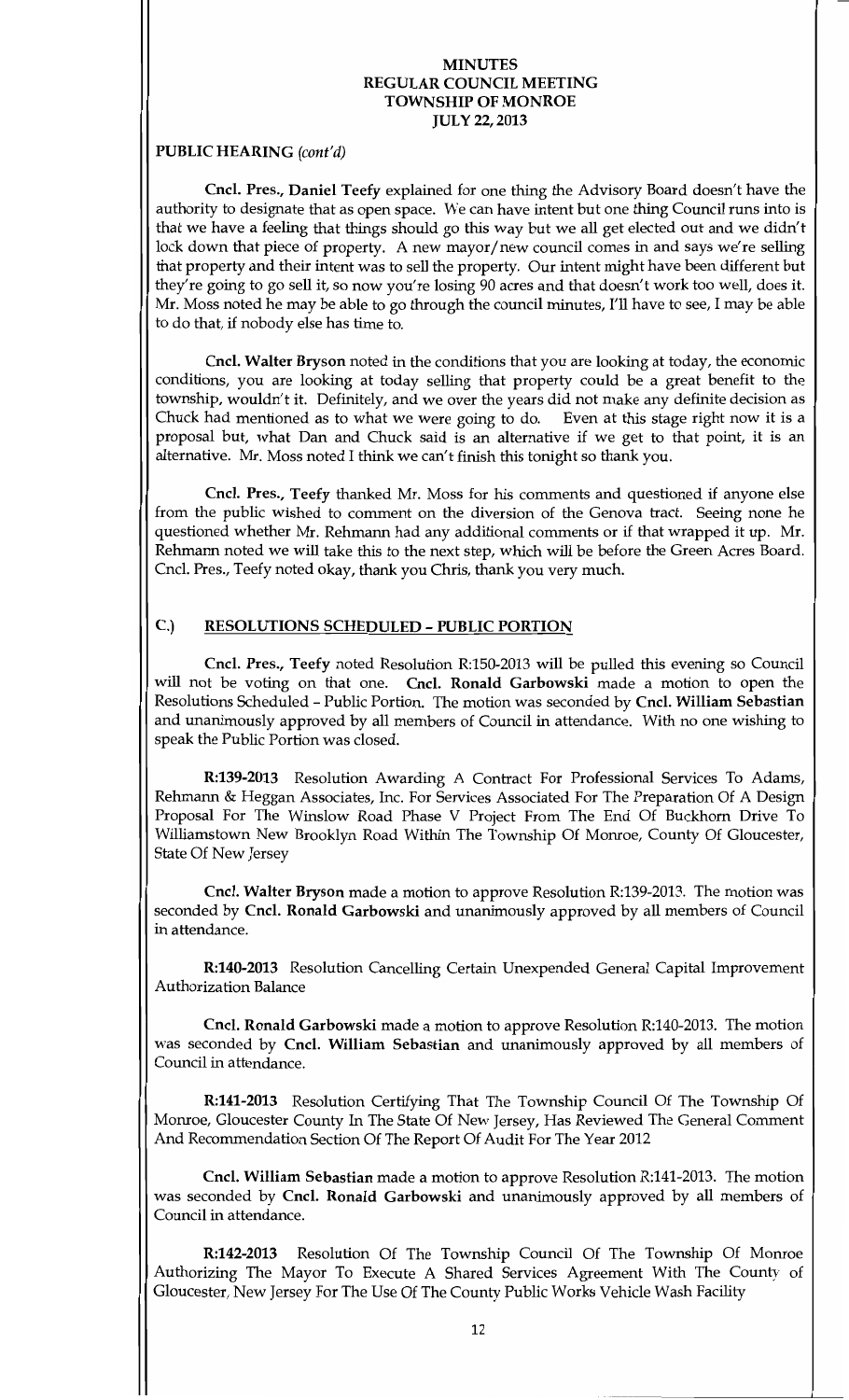#### C.) RESOLUTIONS SCHEDULED - PUBLIC PORTION (cont'd)

Cncl. Ronald Garbowski made a motion to approve Resolution R:142-2013. The motion was seconded by Cncl. Walter Bryson and unanimously approved by all members of Council in attendance

## CONCENT AGENDA RESOLUTIONS R:143-2013 THROUGH R:148-2013

Solicitor Fiore explained these Resolutions all deal with change in ownership, replacement of performance bonds and releasing of performance bonds. Cncl. Pres., Teefy explained the Federal Hill Subdivision located on Route 322 (going towards Glassboro) was bought by Beazer Homes and the subdivision is now called the Enclave at Monroe. These resolutions deal with the change in ownership and the performance bonds

R:143-2013 Resolution Of The Township Council Of The Township Of Monroe Authorizing The Acceptance Of A Replacement Performance Guaranty Posted In The Amount Of \$480,661.80 For "Enclave At Monroe" Formerly Known As Federal Hill Subdivision #1745 Block 1301, Lots 25-26 (On-site Improvements)

R:144-2013 Resolution Of The Township Council Of The Township Of Monroe Authorizing The Acceptance Of A Replacement Performance Guaranty Posted In The Amount Of \$42,279.45 For "Enclave At Monroe" Formerly Known As Federal Hill Subdivision #1745, Block 1301, Lots 25-25 (Off-site Improvements)

R:145-2013 Resolution Of The Township Council Of The Township Of Monroe Authorizing The Acceptance Of A Replacement Performance Guaranty Posted In The Amount Of \$690,302.25 For "Enclave At Monroe" Formerly Known As Federal Hill Subdivision #1745, Block 1301, Lots 25-25 (Paving & Landscaping Improvements)

R:146-2013 Resolution Releasing The Performance Guaranty Posted In The Amount Of \$480,661.80 For "Federal Hill", Subdivision #1745, Block 1301, Lots 25-26 (Off-site Improvements

R:147-2013 Resolution Releasing The Performance Guaranty Posted In The Amount Of \$42,279.45 For "Federal Hill", Subdivision #1745, Block `301, Lots 25-26 (On-site Improvements)

R:148-2013 Resolution Releasing The Performance Guaranty Posted In The Amount Of \$690,302.25 For "Federal Hill", Subdivision #1745, Block 1301, Lots 25-26 (Paving & Landscaping Improvements

Cncl. William Sebastian made a motion to approve Resolutions R:143-2013 through R:148-2013. The motion was seconded by Cncl. Walter Bryson and unanimously approved by all members of Council in attendance

R:149-2013 Resolution Adjusting Township Of Monroe Tax Records

Cncl. William Sebastian made a motion to approve Resolution R:149-2013. The motion was seconded by Cncl. Ronald Garbowski and unanimously approved by all members of Council in attendance

R:150-2013 Resolution Authorizing The Township Of Monroe To Enter Into A Settlement Agreement With Westchester Fire Insurance Company And Pantarelli Homes, Inc. For Completion Of Site Improvements At Serenity Woods (REMOVED FROM AGENDA)

R:151-2013 Resolution Of The Township Council Of The Township Of Monroe Authorizing The Mayor To Execute The Urban County Cooperation Agreement With Eligible Municipalities For The Community Development Block Grant Entitlement And Home Investment Partnership Program Funds

Cncl. Ronald Garbowski made a motion to approve Resolution R:151-2013. The motion was seconded by Cncl. William Sebastian and unanimously approved by all members of Council in attendance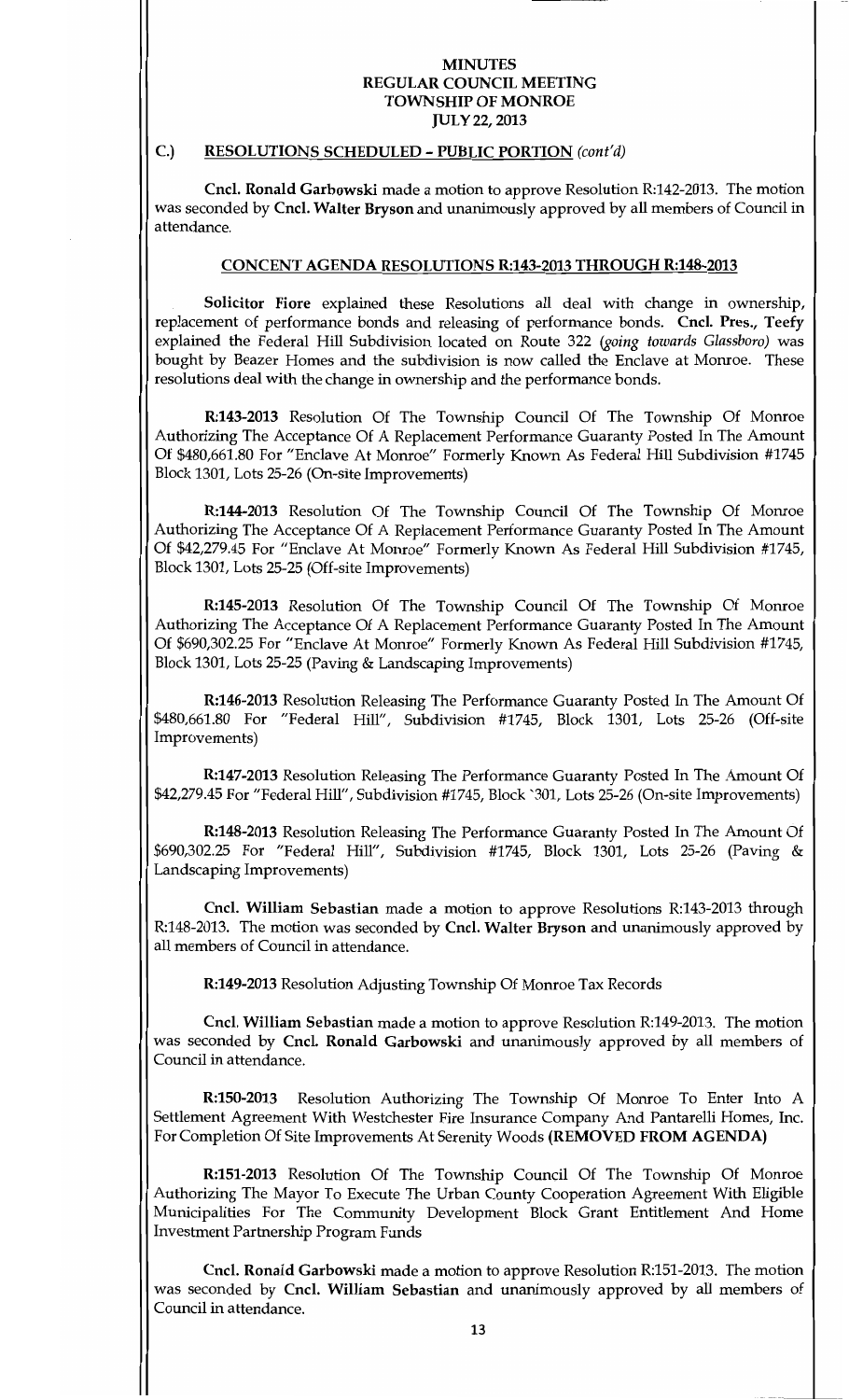### $C$ .) RESOLUTIONS SCHEDULED - PUBLIC PORTION (cont'd)

R:152-2013 A Resolution Committing Funds From The Affordable Housing Trust Fund For An Affordable Housing Assistance Program In Accordance With The Requirements Of The Council On Affordable Housing (COAH) And N.J.A.C. 5:97-8.8

Cncl. Walter Bryson made a motion to approve Resolution R:152-2013. The motion was seconded by Cncl. Ronald Garbowski and unanimously approved by all members of Council in attendance

R:153-2013 A Resolution Authorizing The Mayor To Enter Into A Memorandum Of Understanding With Diocesan Housing Services Corporation For The Purpose Of Advancing An Affordable Senior Housing Rental Development

Cncl. Ronald Garbowski made a motion to approve Resolution R:153-2013. The motion was seconded by Cncl. Walter Bryson and unanimously approved by all members of Council in attendance

R:154-2013 Resolution Of The Township Council Of The Township Of Monroe Authorizing The Mayor To Execute A Developer's Agreement With Beazer Homes Corp. For Subdivision #1745, Block 1301, Lots 25 And 26

Cncl. William Sebastian made a motion to approve Resolution R:154-2013. The motion was seconded by Cncl. Ronald Garbowski and unanimously approved by all members of Council in attendance

R:155-2013 Resolution Approving The Bill List For The Council Meeting Of July 22, 2013

Cncl. Walter Bryson made a motion to approve Resolution R:155-2013. The motion was seconded by Cncl. Ronald Garbowski and unanimously approved by all members of Council in attendance

R:156-2013 Resolution Awarding Professional Services Contract To Adams, Rehmann & Heggan Associates, Inc. For Dam Inspections, Preparation of Inspection Report and Updates To The Emergency Action Plan For The NJDEP For The Lower Victory Lakes Dam In The Township Of Monroe, County Of Gloucester, State of New Jersey

Cncl. Frank Caligiuri made a motion to approve Resolution R:156-2013. The motion was seconded by Cncl. William Sebastian and unanimously approved by all members of Council in attendance

R:157-2013 Resolution Supporting The State House Commission Pre-Application To The NJDEP Green Acres Program For Diversion Of A Portion Of The Genova Property Township Of Monroe, County Of Gloucester, Block 13001, Lot 16

Cncl. William Sebastian made a motion to approve Resolution R:157-2013. The motion was seconded by Cncl. Frank Caligiuri and unanimously approved by all members of Council in attendance

# D.) ORDINANCES - None

## F.) GENERAL PUBLIC DISCUSSION

Cncl. Ronald Garbowski made a motion to open the General Public Discussion. The motion was seconded by Cncl. William Sebastian and unanimously approved by all members of Council in attendance

Cheryl Ognassanti noted she was here this evening because she had a couple of questions for council and is looking for a few answers. Four months ago she presented a slew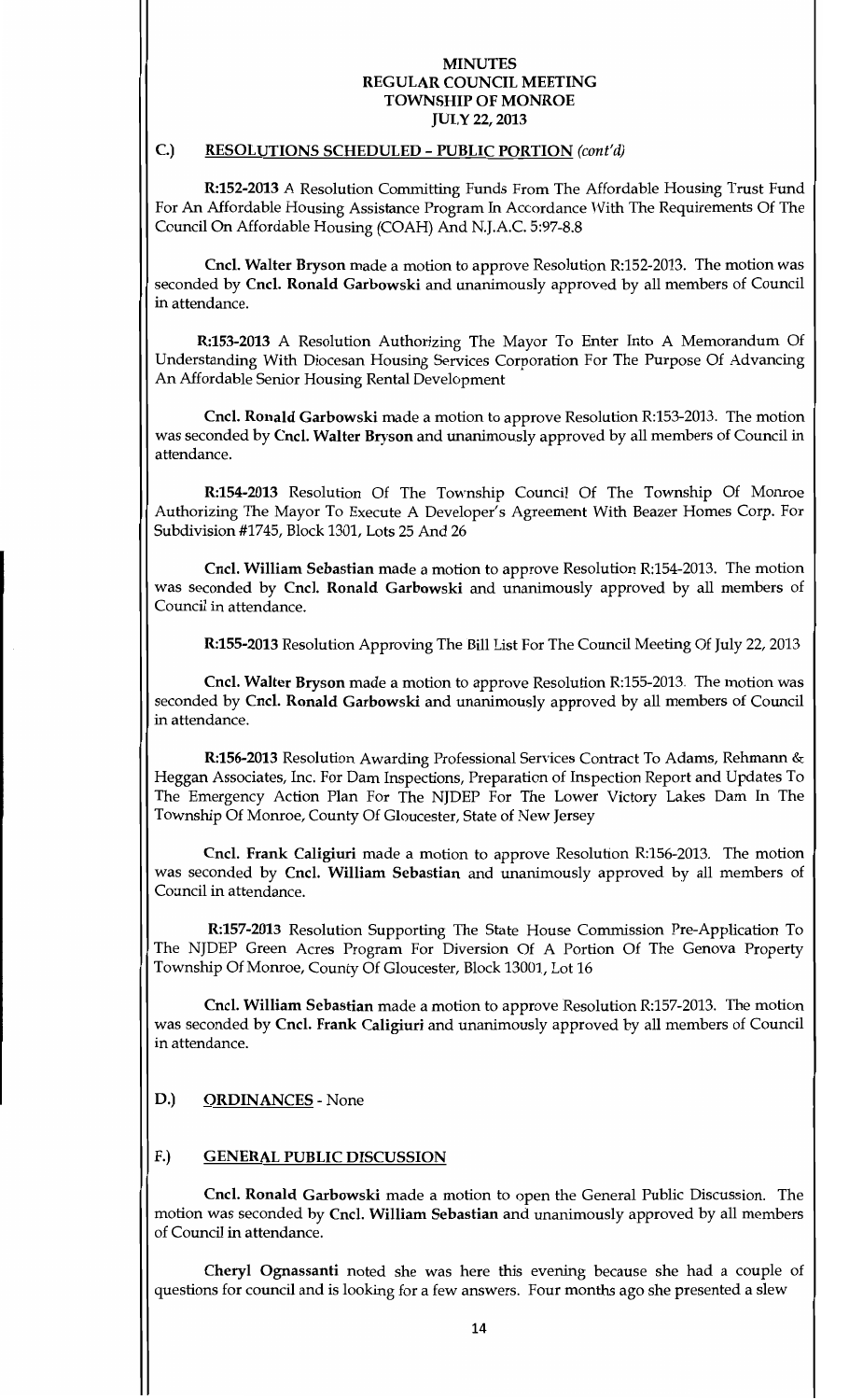### F.) GENERAL PUBLIC DISCUSSION (cont'd)

of paperwork and open public records and has not gotten any answers or concrete confirmation on what you concurred upon based on the open public records. She recapped why she was at the meeting and gave a rundown of what transpired at Trio Tavern from 2005 when it opened. The building was purchased in 2004 and an outside bar attached to their building was built in 2006 without a CO posing public health and safety risks. In May they opened a full blown bar out there with iceboxes and were selling liquor and in June she made two phone calls to complain about excessive loud noises, screaming and yelling all hours of the day and night. In August the Pinelands sent a letter to this township stating that building needed to be removed or proper application applied for. Two weeks later on September 12<sup>th</sup> this township mailed a letter to the Trio Tavern owners stating they needed a Place to Place Transfer license according to ABC regulations and a \$240.00 fee needed to be included with the application and if further advise was needed to please contact Det. Kuhn. Council was on board with that, as the letter stated they knew about it. Ms. Ognassanti noted she called ABC and they said that Mr. Fiore, as the town lawyer, is the one that reviews the paperwork and gives and grants the resolution for a Place to Place Transfer for bars and stuff like that. She posed questions to Mr. Fiore regarding whether the Pineland letters, CO's and permits touched his fingertips when he reviewed the paperwork for him to go ahead and provide the resolution and put forth the Place to Place Transfer, which was then processed with ABC. Solicitor Fiore noted he reviews many documents and he questioned what particular year she was talking about. She replied 2006. Mr Fiore explained all the documents would have passed his hand and the Place to Place Transfer sets forth what was to occur at that point in time. She questioned even despite the Pinelands letter stating the structure was illegal. Mr. Fiore responded first of all, you are indicating/implying that I received the Pinelands letter and quite frankly, I don't recall if I ever received that letter. If you would like me to review all the documentation, I certainly will Certainly at the time, I'm sure I had all the proper documentation to give the appropriate recommendation to Council for them to take appropriate action upon. Ms. Ognassanti noted the appropriate documentation would be making sure that public safety and health is at the forefront of granting licenses. This is not a shed in the backyard of someone's residence this is a commercial building where they sell alcohol and liquor and there are stringent regulations according to the ABC's handbook. Now, I am here tonight to tell you that you gentlemen, Councilmen have been on board with this Trio Tavern this whole time. This township has been on board. At this point Cncl. Pres., Teefy tried to make a comment but Ms. Ognassanti continued questioning whether he was trying to sensor her because she was not finished talking. Cncl. Pres., Teefy again tried to comment and Ms. Ognassanti continued talking until Cncl. Pres., Teefy loudly stated that he runs the meeting and was not finished talking either. He noted he was interrupting her and she needs to listen to him because she was making accusations, which are slanderous to Council. She stated I am not, I am saying that the paperwork points back to this township that has been on board with this and Iamgoing by the paper trail only, sir. Cncl. Pres., Teefy responded that's fine, what paper trail do you have that says we are in cahoots. She replied it points back to this township sir, I called State agencies, I called fire prevention, I called ABC, I have called many State agencies, sir and I would like to make myself clear with this. Everything circled back to Monroe Township, this is a disgrace what went on here and this wouldn't have happened and I wouldn't have been suffering for seven years had this township done their responsibility as a township and insured public health and safety. Especially when a building has no CO, I will repeat it again, very hazardous to public health and safety, the building had no CO. Now, for seven years we had fire inspectors going in that building inspecting yearly and you renewed their license each year based on clearance on those inspections. So you tell me how they got away with this for seven years. I'll tell you who was on board, Zoning, Construction, Fire Prevention and the township, generally speaking Town Council. There are too many people involved, this couldn't happen without everybody being on board. Now, I do have all the letters, I have the paper trail and I have the documents, so the sequence of the time line, shows, clearly, that there was an alert and a flag to this addition. I would like to know why this could happen when we have a township attorney/solicitor, sir I might remind you that you hold a law license and responsibility in ethics, involved here to review paperwork to ensure public health and safety and you were voted in by the public to ensure that there is no bias, that there is no corruption, that there are no cover-ups. This is a legislative branch that oversees township issues and you are voted in for a reason, am I correct sir, to prevent bias. Solicitor Fiore noted by the accusations that you are making you are clearly accusing, I believe everybody that is sitting up here including myself, of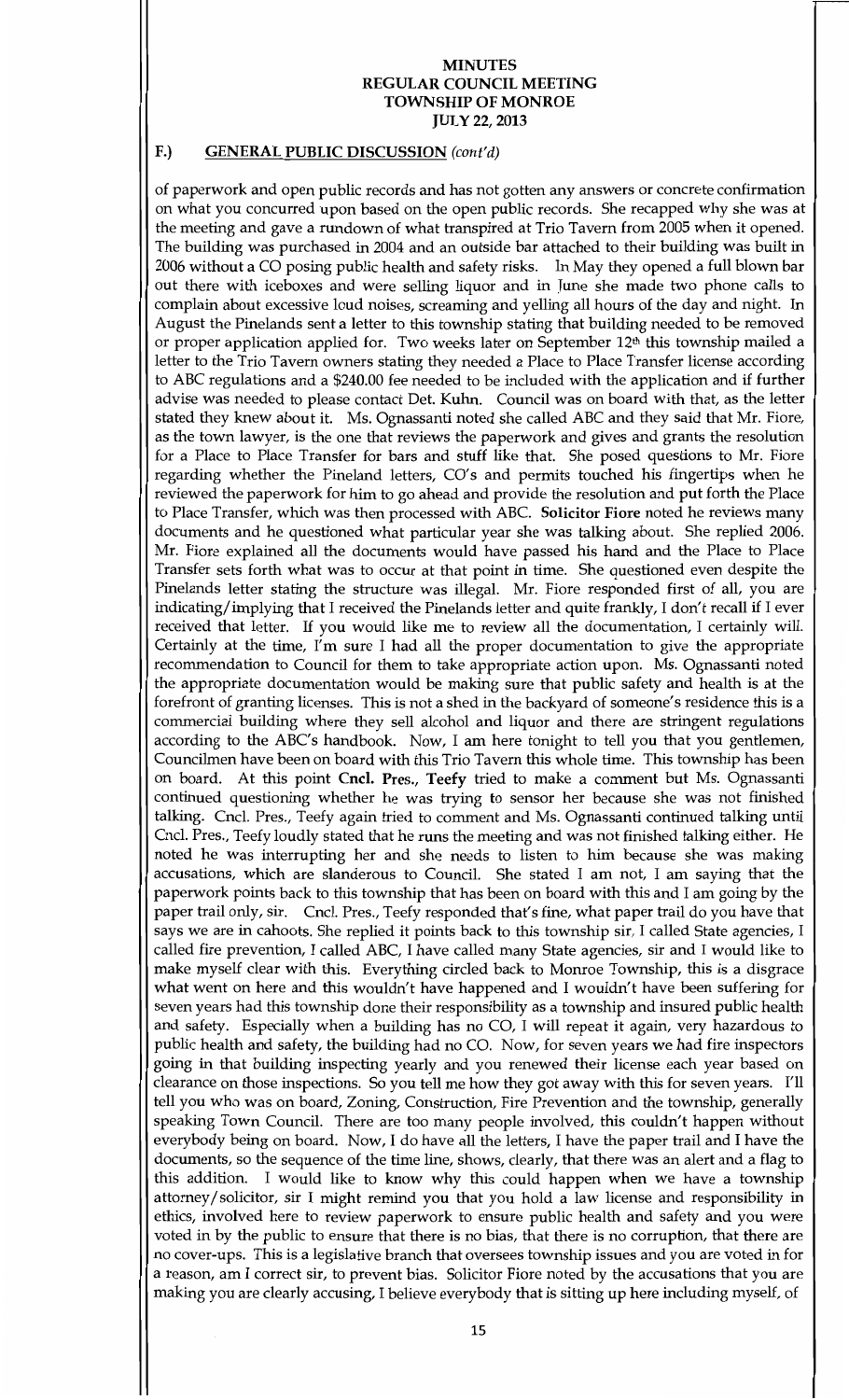#### F.) GENERAL PUBLIC DISCUSSION

some sort of criminal activity, is that not accurate, isn't that what you are saying when you say, we're together, we're bound, is that the implication you are making? Is that the implication you are making because if you are, I am going to suggest that tomorrow you contact the County Prosecutor's Office, contact the Attorney General's Office and I am going to advise the governing body that there will be no further comments. While Mr. Fiore was making his comments Ms. Ognassanti kept trying to speak by saying, sir, sir I would like to finish, I am not making any accusations. Mr. Fiore noted you asked me a question. This is the truth according to you. Ms. Ognassanti went on to say what I am clearly stating here is that this paperwork leads right back to Town Council. Mr. Fiore suggested to the governing body that based upon the accusations being made on the record that tomorrow, the township clerk make a copy of this DVD and forward it to Shawn Dalton and whatever other government agency you would like to review this to determine whether or not there was any criminal activity on behalf of anybody up here and anybody in this building. Ms. Ognassanti stated sir, if you have a guilty conscience that is not on me, I am making no accusations. I am stating that you are voted in to be unbiased. At this point Mr. Fiore interrupted saying anybody can stand up at that microphone and say whatever they like about somebody because there is a TV camera running and that is really not fair to people. Ms. Ognassanti noted she was going to read an email from Frank Caligiuri, my ward councilman who helped me get to the bottom of this illegal structure with no CO. They served liquor out of there for seven years and continued to be allowed to do this and jeopardized public health, safety and welfare of the public. She noted she received an email after Mr. Caligiuri was verbally and abrasively spoken to after the microphones were turned off after the first meeting by this town council. He was shaken and clearly upset and wrote me an email the next day at 9:00 in the morning. The email stated:

#### Dear Cheryl

At the conclusion of last night's council meeting after the microphones was turned off the Council President accused me of something to the effect of sticking my nose into the Trio Tavern Please correct me if I am mistaken but I believe, and you might agree, that my involvement began when you called me to inform me of your concerns. Immediately thereafter I contacted Fred Weikel on your behalf, as you had done, after which I phoned you to explain the status of the Trio's application and the protocol that the applicant must follow to remain in compliance with the law. Thereafter you contacted me again and once again I contacted Mr. Weikel and called you back with his findings. I then assured you that all applicable code would be upheld and in as much as you expressed concerns to the Pinelands Commission and the municipality of Monroe additional scrutiny was likely. Honestly, I am not sure what Mr. Teefy met when he accused me of sticking my nose in when in fact I simply responded to your call in a complete, concise and objective manner. The fact that Mr. Teefy publicly made these accusations does however concern me to some extent in as much as I honestly don't understand its meaning. It clearly had an abrasive than rather constructive tone. I would ask therefore that you be truthful and upfront with Mr Teefy as to my response to you as my constituent and neighbor that in fact I stuck my nose nowhere except to respond to you as your representative on town council I would further prefer to recluse myself from activity on the Administrative Committee on this matter as there may be a potential conflict. I have copied the committee chair with the hope that he will consider replacing me on that committee due to <sup>a</sup> potential conflict. As always if you have any questions or a need for additional information, please feel free to contact me and thank you again for the privilege to represent you on Town Council.

Ms. Ognassanti noted after she received this email I was so upset that Mr. Caligiuri was treated like this. My ward councilman got to the bottom of what went on here, he did his job and he did it well, I might add. Thank you Mr. Caligiuri. I called him that morning after I pulled this email very upset about the way this man was treated when he helped me get to the bottom of what was going on for seven years. He knew what I went through, my children were woken at night, the bar owners want to turn this into a mudslinging contest and that is not what this is about. This is about honor, respect for community and to respect people's quiet, peaceful domain that everybody enjoys and is entitled to in this community. Now, when I spoke to Mr.<br>Collisioni often this annual Mr. Gallain is and I had a hearthile concernation and Mr. Gallainei Caligiuri after this email, Mr. Caligiuri and I had a lengthily conversation and Mr. Caligiuri then stated to me that, and I'll give his words verbatim because I have them recorded that "perhaps I was correct when I said there just maybe other people with an interest in this bar". Am I correct Mr. Caligiuri? Cncl. Caligiuri responded I don't recall exactly what I said but I would agree with that for sure because the scope of my knowledge is what I see. He noted Cheryl I don't mean to interrupt you or anything and you can go on, but let me point some things out that I think you and I talked about several times. He explained the Town Council is a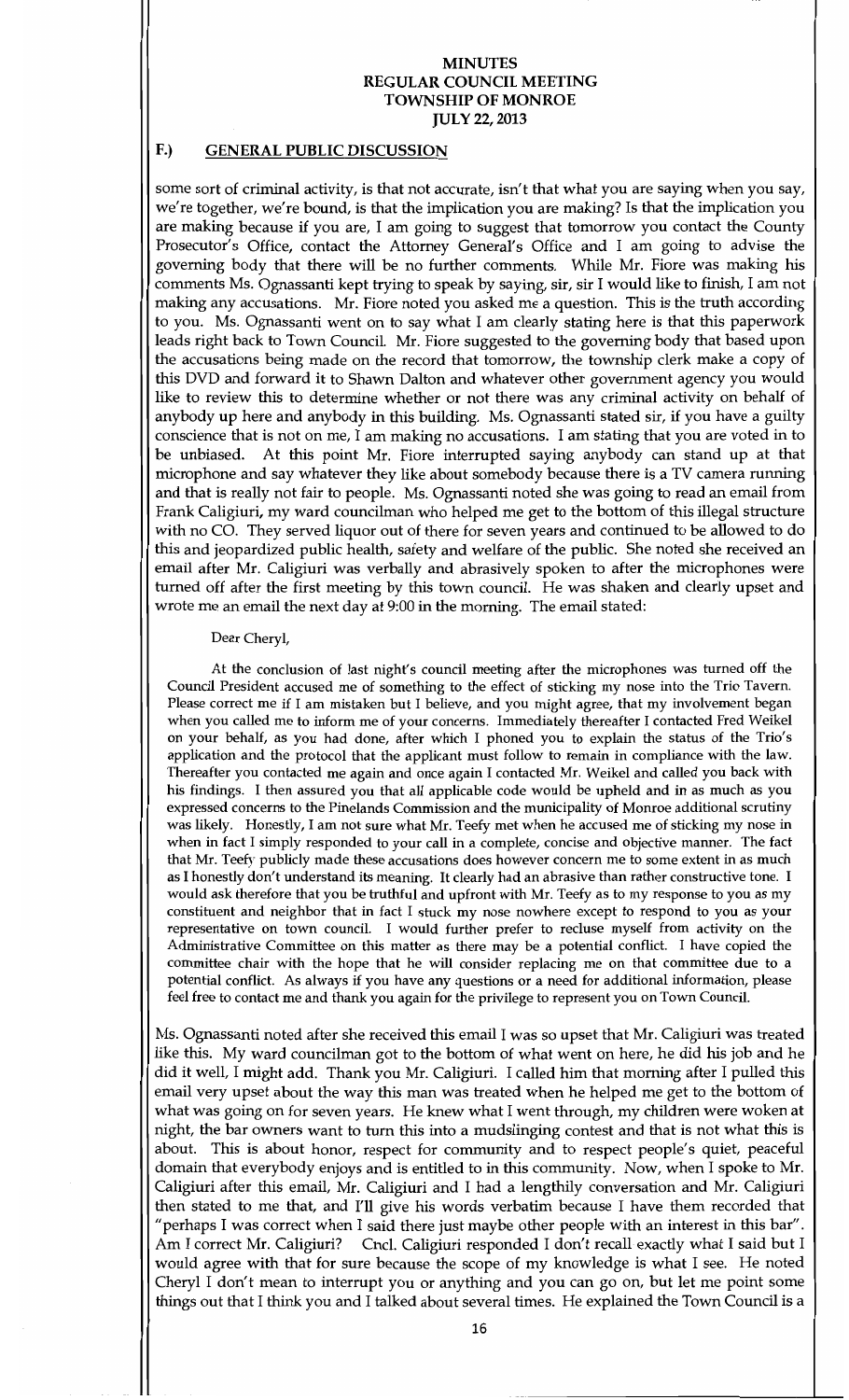# F.) GENERAL PUBLIC DISCUSSION (cont'd)

legislative body. Fundamentally we make laws and Lord knows people who make laws make all too many laws and inevitably everybody finds loopholes in the laws so <sup>I</sup> amnot real keen on being a law maker, I'd rather be an enforcement person. I think if there were any issues related to Trio Tavern and yes, I have driven by and yes, I have heard loud music and yes, I've called the police and told them that you ought to tell those guys to lower the volume a little bit. And you and I talked about that before. Ms. Ognassanti noted you did your job and you did it well, sir. Cncl. Caligiuri indicated he appreciated that but the truth of the matter is that we are a legislative branch rather than an enforcement branch so we don't have any teeth, meaning if we see someone going through a red light, there is not a whole lot we can do about it. If we see somebody holding someone up at gunpoint we can't do anything about it and in cases of zoning violations the same is true. If there were violations here they were probably police violations, if there were any. I am not a witness to anything except the one time that I drove by and heard loud music and the many telephone calls you made to me. I am a witness to potential other zoning violations, criminal violation perhaps, zoning violations and those are normally handled through the Zoning Office or the Police Department. Town Council has pretty limited control over that. Now, as far as granting or renewing a liquor license, liquor licenses are of course issued by New Jersey ABC and we do have some jurisdiction on reissuing a liquor license, but not much. If the applicant didn't pay their property taxes for example or didn't pay their license fees or if there was some compelling reason that we could justify to the State of New Jersey why we can hold their liquor license, we could but other than that we don't really have a lot of jurisdiction. If we tried to withhold their liquor license without proper reasoning, and they are probably the only two reasons we could hold their liquor license back, we would get sued and they would win. Ms. Ognassanti noted she heard that before and that this township is very scared of them suing and then winning however this couldn't have gone In the pulled the public records. Cncl. Caligiuri noted he understands that and I<br>on if .... (*pause*), I pulled the public records. Cncl. Caligiuri noted he understands that and I think what we may potentially have here, if anything, is zoning violations that were not enforced or criminal violations that were not enforced but the township council doesn't have any enforcement rights in and of itself. We have the right to take the information to Fred Weikel, like I did. I called him on the telephone and said can you investigate this. You and I talked and you said that perhaps there is a whole bunch of people involved in this. Ms. Ognassanti stated no, I never said that, I said that for this to happen to this degree and this level by would people put their jobs on the line. Wouldn't you agree with that sir? Cncl. Caligiuri replied okay, I would agree, that is a good question and in response to that I had said, well there is the State Office of Community Affairs. Ms. Ognassanti replied she did call them and thanked Cncl Caligiuri for that information because they did come down and issue a stop work order. I did nothing, these bar owners tell people I had the power to shut them down, they shut themselves down by not following the law. Cncl. Caligiuri explained the Office of Community Affairs would investigate all the people involved, such as the zoning officer to see if somebody is paying somebody off or the police chief or any of the council people. Ms. Ognassanti stated she never implied that. Cncl. Caligiuri stated I know you never made those accusations but I'm saying that if there were any wrongdoings administratively or locally the Office of Community Affairs is charged with investigating that. But, as a governing body I am empathic with you and I am also sympathetic with you because you live there. I don't and I don't know what I would do if I did. Ms. Ognassanti noted and you witnessed a massive carnival like party with over occupancy and parking up and down the shoulder of the highway for about amile down the road causing potential problems. Cncl. Caligiuri noted I didn't and you did and that's fine but even if I did or any of the members of Council did there really isn't anything we could do short of calling the police. Ms. Ognassanti, well sir, my issue here is, when yearly fire inspections go on and there is no referral made for a building with no CO, because that is proper procedure and protocol, would you agree? Cncl. Caligiuri, that's correct, I agree, yes. Ms. Ognassanti questioned how come there is no referral back to construction, why isn't there a Final expansion questioned now come there is no referred other to construction, why left there is no<br>CO in this building, that's important and I haven't gotten any answers. Cncl. Caligiuri, that's a good question, I would agree. He referred to the Solicitor on this. Mr. Fiore stated there generally would be, the obvious answer is that somebody didn't do what they were supposed to. Let's assume you are 100% correct, somebody didn't do what they were supposed to do. At this point in time, I think what you are asking is; I finally get the point of what you are asking for. You are asking that council at my direction take some sort of retroactive action, correct? Ms. Ognassanti questioned why the law wasn't enforced when I called and complained and had police officers on my property that witnessed it. Despite their wonderful compassionate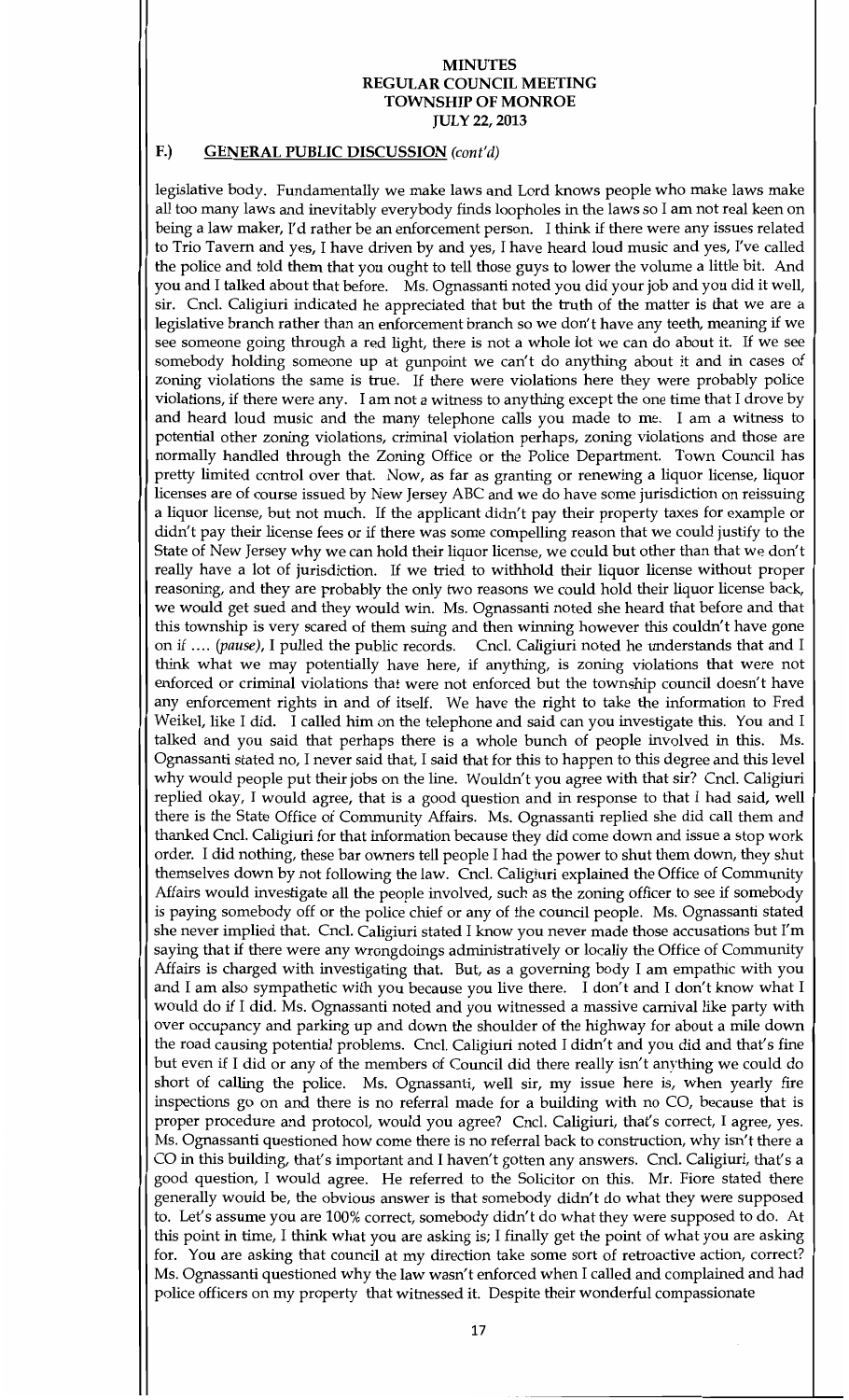## F.) GENERAL PUBLIC DISCUSSION (cont'd)

approach and going over there and shutting the music down for me, I had a lot of good officers that came on my property. I also spoke to some abrasive officers that told me over the phone that they had rights and entertainment permits, which had nothing to do with it. Mr. Fiore responded, Cheryl let me just try to answer your question, as we are getting way down the road<br>here. At that point in time based upon what you are telling me if it was that obvious it was At that point in time based upon what you are telling me if it was that obvious it was directed to someone and perhaps someone didn't do what they were supposed to do at the time, but at this point in time sitting here in 2013 we cannot retroactively go back. I don't know who you spoke to at ABC but if you would pose a question and say may we retroactively pull their license from prior years, no, we can't do that, we clearly cannot do that. Can we take punitive action, penalize them, fine them we can't do that as well. We can only deal with what pututive action, penalize them, fine them we can t do that as well. We can only deal with what<br>is happening prospectively, that's all we can do. Ms. Ognassanti replied okay, I respect that, I just don't understand. This is not a small business, this is where regulations and liquor sales are done and conducted and for seven years this went on. This is serious, there was a fire there, people could have been killed that's how serious this is. The bottom line is when I went through each and every category there was a deck permit submitted to the Zoning Office but a pole barn plan was given, not a deck plan, a pole barn plan. When those two things don't add up and there are no proper drawings for footings for a deck and there was no deck, it was a pole barn on the asphalt with asphalt footings, enclosed and then screened in and it was attached. According to Pineland observations, not my observation that was considered an addition and it was an outside bar. To sell liquor like that and disrupt the peace and tranquility of a resident is absurd, it's despicable what my children had to go through on school nights; bringing down my roof with base, karaoke out all night long, screaming and yelling on microphones and massive crowds of people out in a structure that should never have been there. When I started pulling public records I was baffled, then, not only that, but I started pulling public records six months before their fire. Then their fire occurred and shortly after that two detectives show up at my door; one of them bullied me, used bully tactics. I don't respond to bully tactics. I was cooperating and answering questions and at that point I said I will not speak with you because I don't respond to bully tactics and as a matter of fact give me your card, Det. Anthony Canonica because I will be contacting your Chief if you use these bully tactics on me again. Then he went and proceeded to say that he was going to take this to the next level or possibly do whatever. That's despicable that I have been backed off for seven years and they wouldn't even tell me why they were on my step. I was just being bullied by the one detective. The other detective was very professional. I don't know that gentleman's name but I told him thank you for being professional to me however I will not be speaking anymore because I do not respond to men bulling me or anyone, women either. But none the less, I have been backed off. The people know who they are that tried to back me off. For a bar with no CO outside and I might add another coincidence, could be just a coincidence, but make the connection. This bar has, and I believe he is sitting in the audience, Mr. Gil Miller, the retired State Police captain that pedals his hotdogs and hamburgers there, well who is affiliated with ABC but the State Police. Those two entities regulate alcohol and beverage control, they work hand in hand, that's what I was told. Now, just a coincidence that all these coincidences just happen to happen and paperwork links Zoning, and I like Fred Weikel, I think he is a nice guy, but he told me out of his own lips this structure should have never been there. Mr. Caligiuri confirmed that

Cncl. William Sebastian requested to interrupt for a second. He noted speaking personally for himself, he can't speak for the rest, he was first elected to council in 2006 and reelected in 2010. In all my 35 years in this township I have never set foot on Trio property and the owner I met once casually at a function at the Knights of Columbus; that's it. And we only, as Council people, can only follow the recommendation of the professionals and the clerk. As Mr. Caligiuri said the only responsibility we have as far as the Trio Tavern was concerned, as a council was the approval of the license transfer and that was done based on the information given by our professionals. We are not going to second guess them, that's what they were hired for. Ms. Ognassanti questioned professionals, what kind of professionals, please elaborate on that. Cncl. Sebastian replied he is talking about the Solicitor and the Township Clerk; they put the information together. If you're at a meeting and the President asks if all the paperwork is in order the clerk responds to that. She gets the information from the township solicitor, that's it and that's all we have to do with this. You are talking about ancient history as far as I am concerned and there is nothing I can do about that or anybody else on this council. Ms.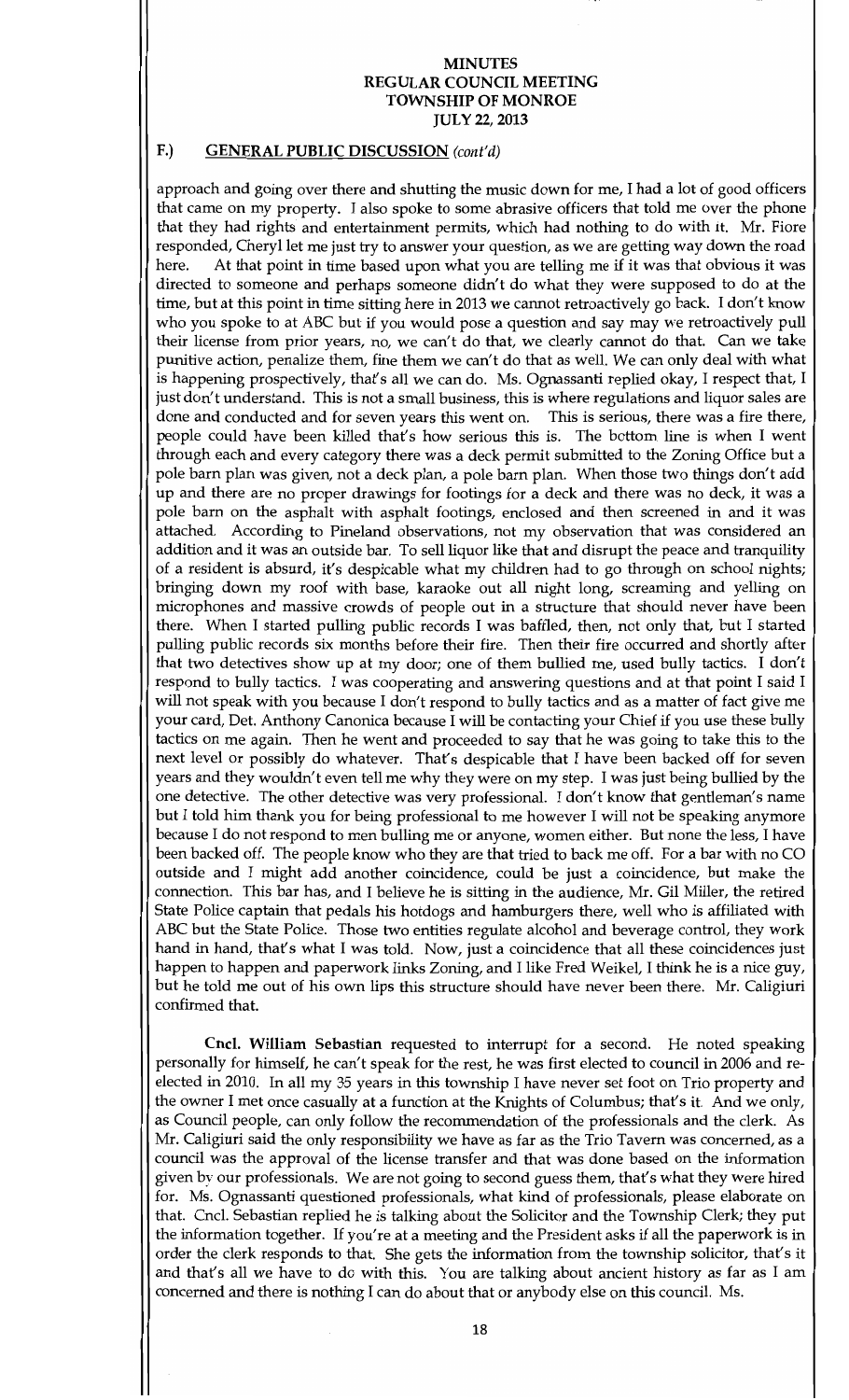### F.) GENERAL PUBLIC DISCUSSION (cont'd)

Ognassanti questioned whether he would consider ancient history part of her children being awakened at night. Cncl. Sebastian replied I'm telling you Cheryl there is nothing we can do about what is already done we can only work on what is before us now. You mentioned the Department of Community Affairs and he questioned Mr. Heydel (through the Chair) on whether the Department of Community Affairs was here doing a lookup on Trio Tavern as far as our Construction Officials were concerned. Mr. Heydel noted he could not honestly answer that because he was not sure. Cncl. Sebastian referred to the Clerk and questioned whether she could answer that question. The Clerk replied she knew the Department of Community Affairs contacted our Construction Official. Mr. Heydel added they were not physically down here but may have contacted the Construction Officials. Cncl. Sebastian added I remembered a may have contacted the Construction Officials. conversation that I had with the Construction Officials and they said the Department of Community Affairs was checking into it. Ms. Ognassanti noted these bar owners were shut down with a stop work order for what they should have been shut down for seven years ago and I will explain why this is so disconcerting to me as a resident. Because they proceeded to reconstruct their new bar, you are aware of this sir, Mr. Fiore I discussed this with you. Solicitor Fiore replied I am not aware of this, I ride by like every other resident and see that somebody is rehabbing the building, I don't have any superior knowledge of what they are doing. Ms. Ognassanti interrupted Mr. Fiore saying he is aware of it through the public records that she presented to him to concur with what she is saying. He added I do not have any greater knowledge than anyone else sitting here. I do not go through Trio Tavern to see if they are putting an addition on. She noted respectively speaking the whole council then is aware of it. They went and proceeded to reconstruct again, after having an illegal outside structure that posed public health and safety risks for seven years, went ahead and came down to Monroe Township and applied for permits again and they were given to them without proper Pinelands. Mr. Fiore questioned through zoning. She replied yes, sir. Mr. Fiore questioned whether that was before or after Mr. Weikel told her that they previously should not have had their approval, because you indicated that Mr. Weikel made some kind of statement to you so give me some context of the date and time when he said that to you. You said that initially he said that the original ... Ms. Ognassanti interrupted and said they were already constructing at that time, which means that he was aware that outside illegal structure should have never been there but they were also already granted new permits despite the fact that they never went down to Pinelands, again and properly filed an application to get a COF (Certificate of Filing), which then would be their approval to come and get their permits. Why does Monroe which then would be their approval to come and get their permits. Township continuously give these bar owners permits despite the fact that there is protocol involved here to ensure public safety and health. This has been going on... Mr. Fiore noted can<br>I answer your first question, she replied yes sir. Mr. Fiore noted you said they needed a I answer your first question, she replied yes sir. Certificate of Filing. He went onto explain that when they applied for zoning Mr. Weikel's determination is going to be whether or not the structure adheres to the zoning, that is going to be the number one part of his review. Number two, as to whether or not the structure or the change or alteration is going to be significant enough, in his opinion, whether or not a Pinelands application had to be filed. He must have made that determination at some point in time as the Zoning Officer that number one, it conformed to the zoning and number two, that there was not any requirement that they go through the Pinelands process. Ms. Ognassanti noted he said he wasn't aware of the Pinelands process but when I pulled old paperwork, Pinelands had to be contacted to get concrete slabs put in for their refrigerator storage so everybody knows Pinelands is on board here but to get this kind of feedback, to get this kind of reinforced, I don't know anything consistently throughout Momoe Township and yet these bar owners are continuously able to build what they want and do what they want clearly shows some type of favoritism going on. Mr. Fiore noted can I just ask you one question that is kind of  $\dots$  Cncl. Caligiuri interrupted and requested that the Clerk describe that process, as they don't have any permits in place right now. Mr. Fiore questioned permits in place for... Cncl. Caligiuri replied for reconstruction of the pole barn. The clerk and solicitor noted we haven't gotten any permits. Cncl. Caligiuri requested the Clerk to describe the Place to Place Transfer process and what exactly happens at this point with respect to construction. The Clerk noted at this point what transpired at the last Council Meeting was that Council took action on the application for an inactive license so they have nothing to look at yet because it is not going to active status yet When that happens a certain criteria must be followed, certain pages from the application, I don't know off the top of my head what they are, must be submitted along with the approvals, the construction CO and the zoning permit. All that will be included in that application when it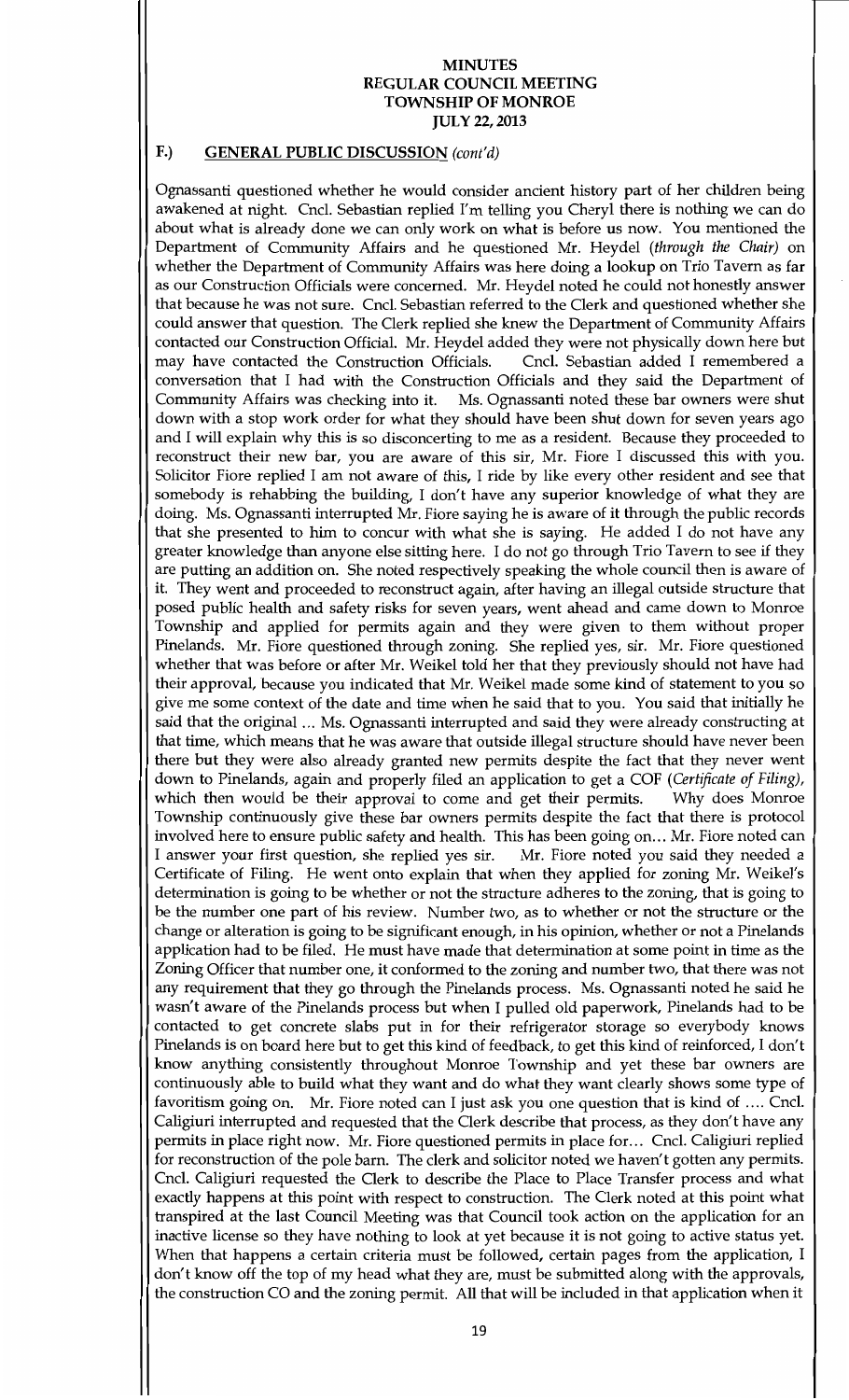## F.) GENERAL PUBLIC DISCUSSION (cont'd)

comes forward to go into active status. Cncl. Caligiuri noted as far as construction, Cheryl, I mean if possible the applicant can construct at risk without permits but he doesn't get a CO unless all the paperwork is filed properly. You and I talked about that as well. So with all the eyes on the system, everybody is going to have to dot all their i's and cross all their t's and enforce the law, which is everything that you want us to do. There is nothing more than enforcing the law, which is everything that you want us to do. There is houting more than enforcing the law that anyone can do. She interrupted Cncl. Caligiuri and stated I do, I really want the law enforced at this point. Cncl. Caligiuri went on to say there really isn't any possibility at this point that anything less than that can happen. Ms. Ognassanti stated she does not understand how you can grant a renewal on a license, which is your end of the deal every year for seven years despite the knowledge that I was complaining to town council, Mr. Bryson was the first, Mr. Caligiuri was the second one. Despite complaints to Zoning, and I have the complaints, I pulled the paperwork, I see what the formal complaints look like. Despite all these red flags every year they were re-granted and renewed a license. Mr. Fiore noted the red flags you are referring to never reached the Clerk's desk and they never reached my desk. We are provided with again on behalf of the governing body, we are provided with a completed application, with all the indications that zoning is in place, so when they are received from the second floor and they hit my desk, for lack of a better word, and they come to the Clerk's Office that is what we are prepared with. We don't get the application and go down to the Construction Office to make sure that they got their approvals; that never reaches our desks. Ms. Ognassanti questioned whether they received any  $CO's$  with that packet. Mr. Fiore replied no, no, we don't. Ms. Ognassanti stated ABC told me that you are the entity to look at with this licencing issue. Mr. Fiore repl no, no, we don't. Ms. Ognassanti stated ABC told me that you are the entity to look at with this licensing issue. Mr. Fiore replied they told you that I am the entity that looks over the license. She clarified her statement, they told me that you review the paperwork. Mr. Fiore explained I review the paperwork, the application that has been prepared, certify that there have been no changes that particular year and that is the application that comes before us. If there are any changes it would come from Zoning and Construction, that's the review. Again, yes I review it, I prepare a resolution, the Clerk is involved in the process, the applicants whether its Trio Tavern, Geet's Diner, the Library IV they pay their fees and we make sure the application is completed, that is has all the information and that there are no blanks. Beyond that our review does not include going into construction and looking in the file to see what's happening. Ms. Ognassanti felt that someone should look into things when you have residents complaining that there is excessive noise coming out of this building. Mr. Fiore noted correct me if I'm wrong, but the first time you came to register what your concerns were was about a year or two years ago, not seven years ago. She noted she has called and came to the Council Meeting several years ago and has gone to court over this. Mr. Fiore explained if you call the municipal court and complain about a problem or if you contact the Police Department the system does not provide for them to contact me to say next year when you are going to review their liquor license take a look at this. That is not part of the process and perhaps it should be but it's not part of the process up till now; it's really not. Our job is to make sure that the application is complete, we prepare the resolution and the respective applicant pays their fee. There is not any conspiracy that Fred Weikel contacts me asking whether I think they do or don't need a CO. Ms. Ognassanti noted I never implied there was a conspiracy, I said there was a broken system involved. Mr. Fiore noted that is different than what you said earlier. Before what you were saying it was criminal or maybe I said it was criminal but the implication .... Ms. Ognassanti interrupted Mr. Fiore and stated my implication was nothing more than the paper trail leads back to this township over and over again and that people were on board, sir. Mr. Fiore stated again, I just want to be clear, when you are saying on board meaning .... Ms. Ognassanti stated I'll tell you again what I meant by on board. When somebody in Zoning says this is acceptable for me to give you a permit for a 30' by 40' deck with a roof but there is no drawing or plan for a<br>declenith a roof, there is no ded and a little decline in the biggest of the transportation of the second the deck with a roof, there is a pole barn plan submitted. Mr. Fiore replied that never reaches me or the governing body, that doesn't. Ms. Ognassanti replied that is fishy. Mr. Fiore responded no it is not fishy, that's the process. She went on to say I'm talking about what was submitted to Zoning, that's fishy because I'll tell you what's involved in a deck. If I went to build a deck on my property I would have to obtain a permit and I would have to submit plans and drawings for that deck. I would have to show footings that support that deck and I would have to get a certificate of approval to have people walking on that deck but there was no deck out there. They had a permit for a deck and a pole barn for a plan. How does that happen in a township that has regulations and safety codes? Mr. Fiore replied it shouldn't happen. She responded thank you, that's what I was looking for, I'm looking for some accountability and some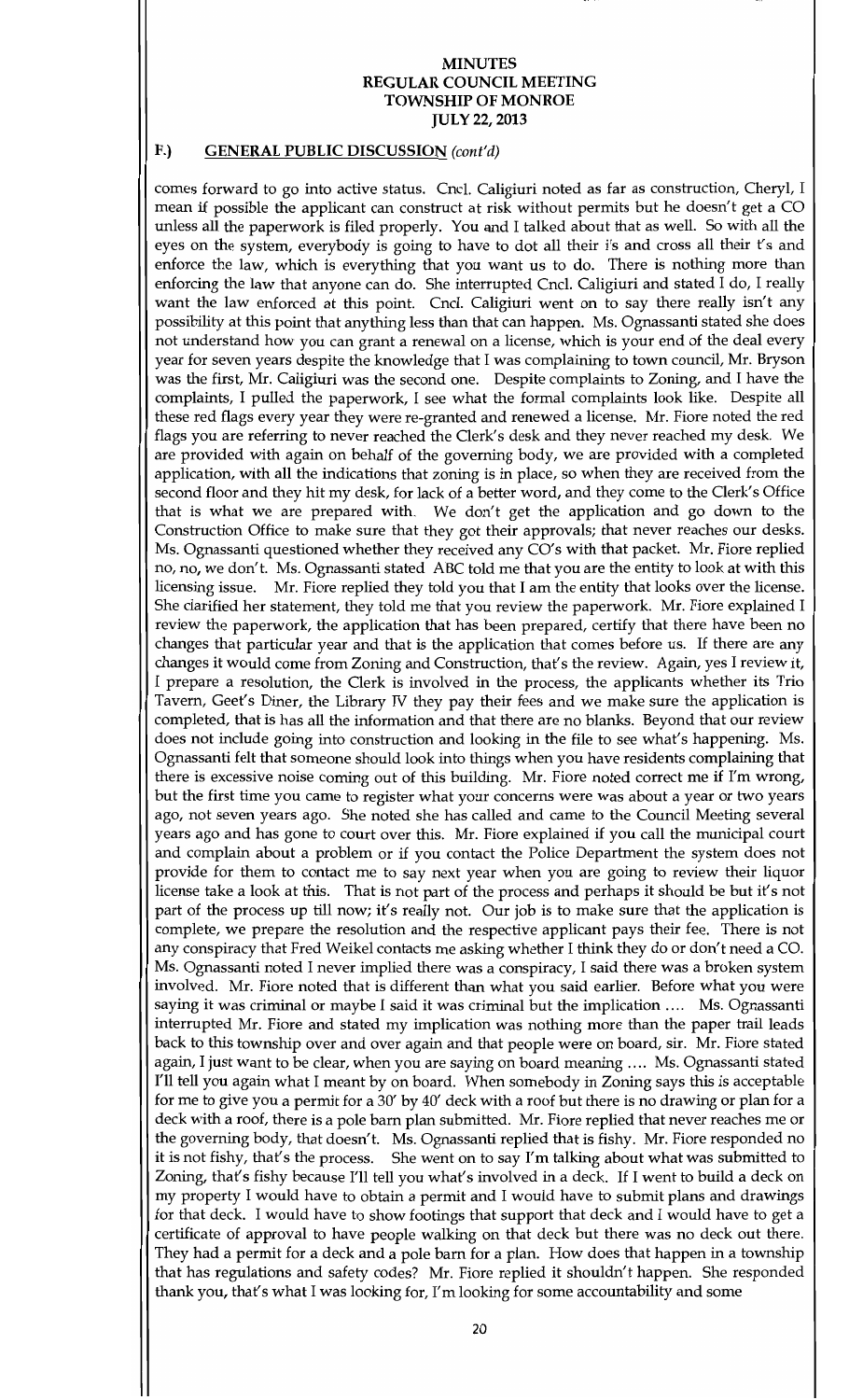## F.) GENERAL PUBLIC DISCUSSION (cont'd)

acknowledgement here that should have not happened. Mr. Fiore noted it should not happen at any time but let me ask you a question at this point in time, what would you like us to do, what would you like for me to recommend. I told you we can't take retroactive action, we can't take punitive ..... Ms. Ognassanti noted what you did tonight sir was the start of the accountability process and that is what I was looking for. Mr. Fiore replied thank you for that but Iam not going to be accountable for something that <sup>I</sup> was not and none of these people were responsible for. She stated I said that you are starting to acknowledge that should not were responsible for. She stated I said that you are starting to acknowledge that should not<br>have happened. Mr. Fiore added it shouldn't happen anywhere, it shouldn't happen in any process. While Mr. Fiore was speaking Ms. Ognassanti stated I appreciate that you acknowledged that. Mr. Fiore questioned moving forward, what would you like the governing body to do, I'm going to kind of cut to the chase because .... She stated glad you asked. would like the laws to be enforced. I would like when over occupancy occurs over there that I can pick up the phone and call the fire department or whoever is involved or the police department and say there is <sup>300</sup> people over in this parking lot with speakers the size of refrigerators so are there proper permits here and if there aren't any why is their occupancy exceeding and why is parking up and down the highway when there are clearly signs that say no stopping or standing My young new driver daughter can t pull out from my street because she has to look past vehicles that are blocking the roadway because no one is regulating anything with this bar for safety and procedure practices. That is disturbing to me so for you to anything with this bar for safety and procedure practices. That is distribing to the so for you to<br>acknowledge that should not have happened, thank you I appreciate that. Mr. Fiore replied no, I said I acknowledged about the permit process, I'm not going to acknowledge anything that you're talking about ... Ms Ognassanti stated yes that little piece, I'm glad that you did that. Mr. Fiore noted that will go a long way and hopefully it will not be misquoted on some level..... she stated it is not going to be misquoted, I unlike a lot of people, I am a very fair person, Mr. Caligiuri knows how I operate and I am upfront and very fair and very truthful. I am here to seek what I should have gotten seven years ago and that is some resolve to what was going on instead of being mistreated and backed off and told that these bar owners have rights and I have to sit there and endure it. I'll tell you what the law or ordinances state, it says anything I'll tell you what the law or ordinances state, it says anything that is audible, plainly audible within fifty feet of any direction is breaking the town ordinance. Now I videotaped excessive music from <sup>500</sup> to <sup>600</sup> feet away and it was still blaring in my video camera. Now, this is a disgrace what is going on, you can only image how loud it is coming through my backyard all hours of the day and night. I have police officers on my property that witnessed it and a lot of them were very good. Why proper fines and penalties and law enforcement wasn't imposed here, not to mention that this building had no CO. It is disturbing to me and I'm sure it's disturbing to any public person that wants to know that their children or their parents frequent a place like that. There are laws and building codes enforced to protect the public, why wasn't that done in this township. That's disturbing to me that I live here and that I was treated the way that I was treated with detectives at my door bullying me because I pulled public records and delve into this. I will get my peace and I'm glad you said moving forward because moving forward I would like for this never to happen again. I would like laws to be imposed and made an effort on this township, that's what I'm looking for. Will I get it sir, will I get it sir. Mr. Fiore questioned whether she was directing that question to him, as he did not realize he was .... She noted well you're the township attorney, I look up to you sir, I look up to you because you are a lawyer, you know the law, you are schooled in the law; I have many lawyers in my family. Mr. Fiore replied the law is going to be enforced with every resident in the township. Again, you have talked about a lot of things tonight, you really have and I am going to assume that the law is going to be applied fairly to everyone. Ms. and I am going to assume that the law is going to be applied fairly to everyone. Ognassanti responded okay, thank you I appreciate that, have a good evening gentlemen, thank you for your time

Cncl. Pres., Teefy noted there were no other names on the list to speak but there were other people in the audience and he questioned whether anyone else would like to make any comments. At this point people from the audience began speaking with one man saying she says the same things every week. Cncl. Pres., Teefy requested the man to state his name. He stated Mike Marsh, owner of Trio Tavern. Mr. Marsh went on to say it was not an enclosed structure and it was not illegal and it wasn't attached to the building. She said that you confirmed that to her two months, in her statement she said that you concurred with her so I'm just letting you know it wasn't illegal. Cncl. Caligiuri replied I don't want to be accused of things that I don't do, I get accused of enough stuff that I do do. Mr. Marsh replied I know you guys are being accused of a lot of stuff. I'm just letting you know it was not attached, we got a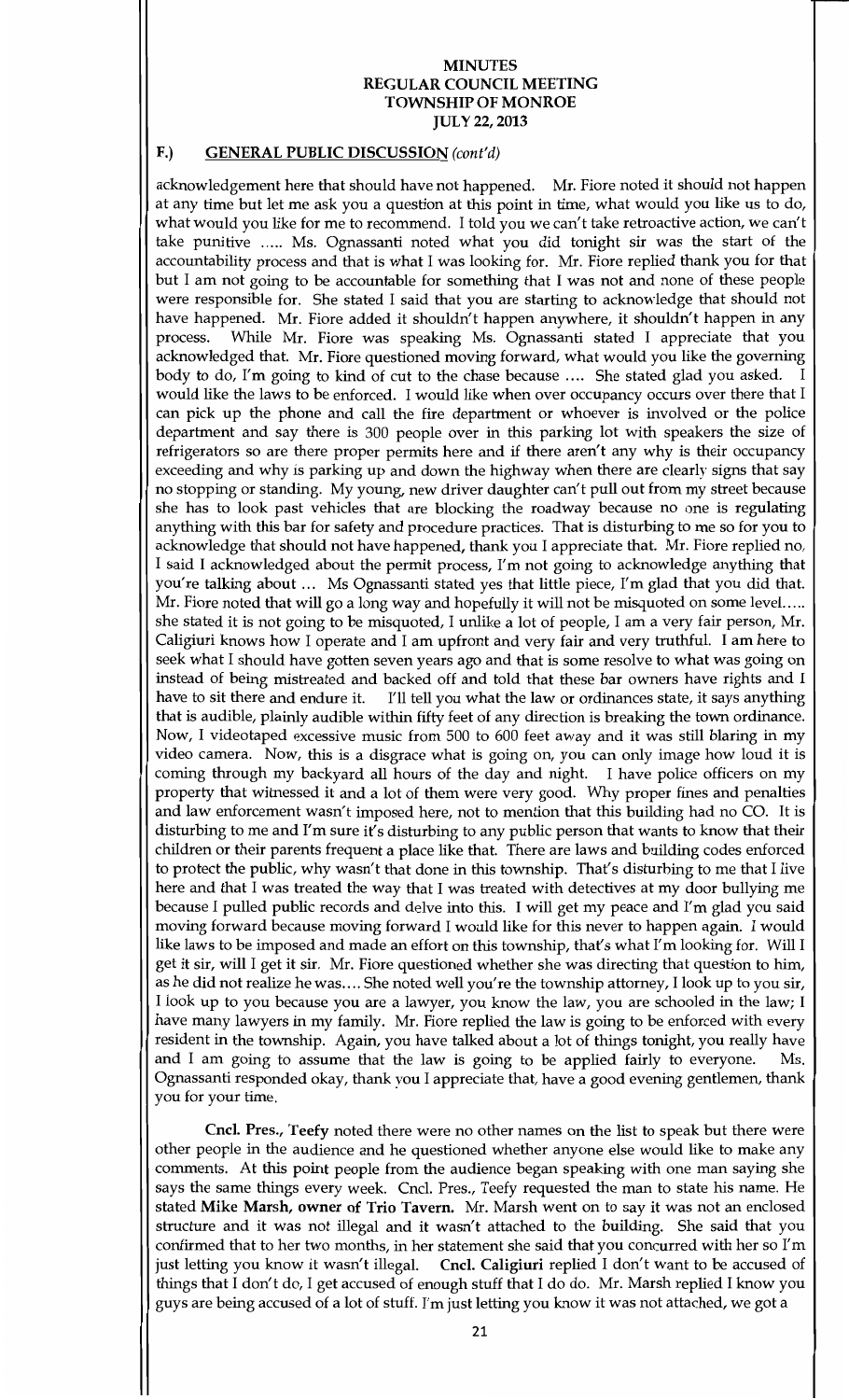#### F.) GENERAL PUBLIC DISCUSSION (cont'd)

CO. Joe Elentrio spoke out saying if someone comes up and makes you look like you are a criminal, we can't speak out on television it is very aggravating. We don't have any money left to go after her and sue her but you know she is calling us everything but .... Cncl. Caligiuri interrupted stating before I get beat up and accused of a lot of stuff that I didn't say. I responded to the resident and gave the resident direction. I didn't verify whether or not you had a CO or not, she obtained that information from Mr. Weikel, so there was no way that I could find out whether it was true or not so I can't make the ac..... At this time other people in the audience began talking and Cncl. Caligiuri repeatedly said wait, wait so that he could speak. He noted in order for me to respond to the resident I told the resident that she needs to verify the information, I don't have a book that has everybody's CO in my pocket, so I don't know whether you have one or not so the only thing.... Mr. Marsh noted I am not accusing you of anything Iamjust telling you that she accused you of something in her statement to this council, she accused you of concurring with her findings. Cncl. Caligiuri replied right, well that is not correct. Mr. Elentrio noted her findings are completely wrong, we had inspection on top of inspection. We never got a favor from anybody, not one favor. We get inspected, we get reinspected, we get shut down, the Pinelands walked all over us, we have been out of business for eleven months because of an arson fire and nobody even investigated them who complained about us. She chased the cops from investigating, they were scared they were going to get sued, nobody investigated anybody here and nobody had more motivation than they did. We didn't have a problem with anybody in this town, nobody, the cops, the committee, no one until this came along. Now, we're Jessie James and the Outlaw Brothers. Cncl. Caligiuri added I have Now, we're Jessie James and the Outlaw Brothers. Cncl. Caligiuri added I have been accused of being paid off .... Mr. Marsh added she has accused everybody of everything. She did call the DCA and the DCA did come down, all the building inspectors were on the property with two inspectors from DCA. I don't have my file with me but I do have their cards in the file and they walked through the building and they told the building inspector everything was fine as long as we got straightened out with the Pinelands; everything was good to go. Mr. Fiore questioned Mr. Marsh on whether the stop work order has been lifted. Mr. Elentrio replied yes, now we have to get our contractor back to complete the work. Mr. Fiore noted when I spoke to your attorney some time ago about the process I indicated that when you come back in for the reactivation of your license just make sure that the diagram on your application matches what has been approved by the town because the diagrams were a little conflicting on your renewal; make sure they match. Mr. Marsh explained when we completed the application we went with the existing building because in February they told us that everything was grandfathered in so we wouldn't have a problem. Of course it took over 70 days to get that letter from the Pinelands. They spoke of being out of work for eleven months, how they never had a band outside after 7:00 PM and how she complains about the people parking on the side of the pike. People didn't park on the side of the pike but that's where she parks when she takes our pictures and she has pictures of the DCA guys being there because she was filming us then. Every time we open the door when we had the stop work order, she filmed us, just so then. Every time we open the door when we had the stop work order, she filmed us, just so you know. Mr. Elentrio noted if she did this to any other business in Williamstown they Mr. Elentrio noted if she did this to any other business in Williamstown they would be out of business, whether it's Taylor's or Sharkey's or anyone else. If she took pictures of every property on the Black Horse Pike they would be out of business, that's what she did to us. Because of the laws today anybody can do anything to anybody and get away with it and we are trying to make a living. Mr. Marsh added just so you know we did have a CO, the DCA was there, it was not an attached structure, it was not attached to the building. We applied for a deck on the asphalt, it does not have footings on asphalt, that's what we applied for, the deck. We then decided to put a roof over top of it and we applied for and got <sup>a</sup> permit and we got everything except the thing from the Pinelands, that's the only thing. Anything that the town requires us to do, we do and as far as her noise complaints, she was the only one that called about noise and we told her to take us to court and she did. We told the cops, the cops came to our bar and said we got a complaint. They did not come to our place first they went to her place first so we didn't know who it was and for two years we didn't know who was making the complaint. The judge dismissed the case, threw it out of court and told her to grow up, get our phone number and if she had a problem with the bar to call. Mr. Marsh gave her his phone number and she called once, never called again. She stopped in the bar to thank me for turning the noise down, which at 7:00 PM, maybe 7:30 PM on a Sunday, the one time they did go late I wasn't there so I called them and they shut the band down immediately. She thanked me and I never heard from her again. I didn't know who was complaining at the time. Just about everything she says is wrong ... you don't understand the procedure, we applied for the deck